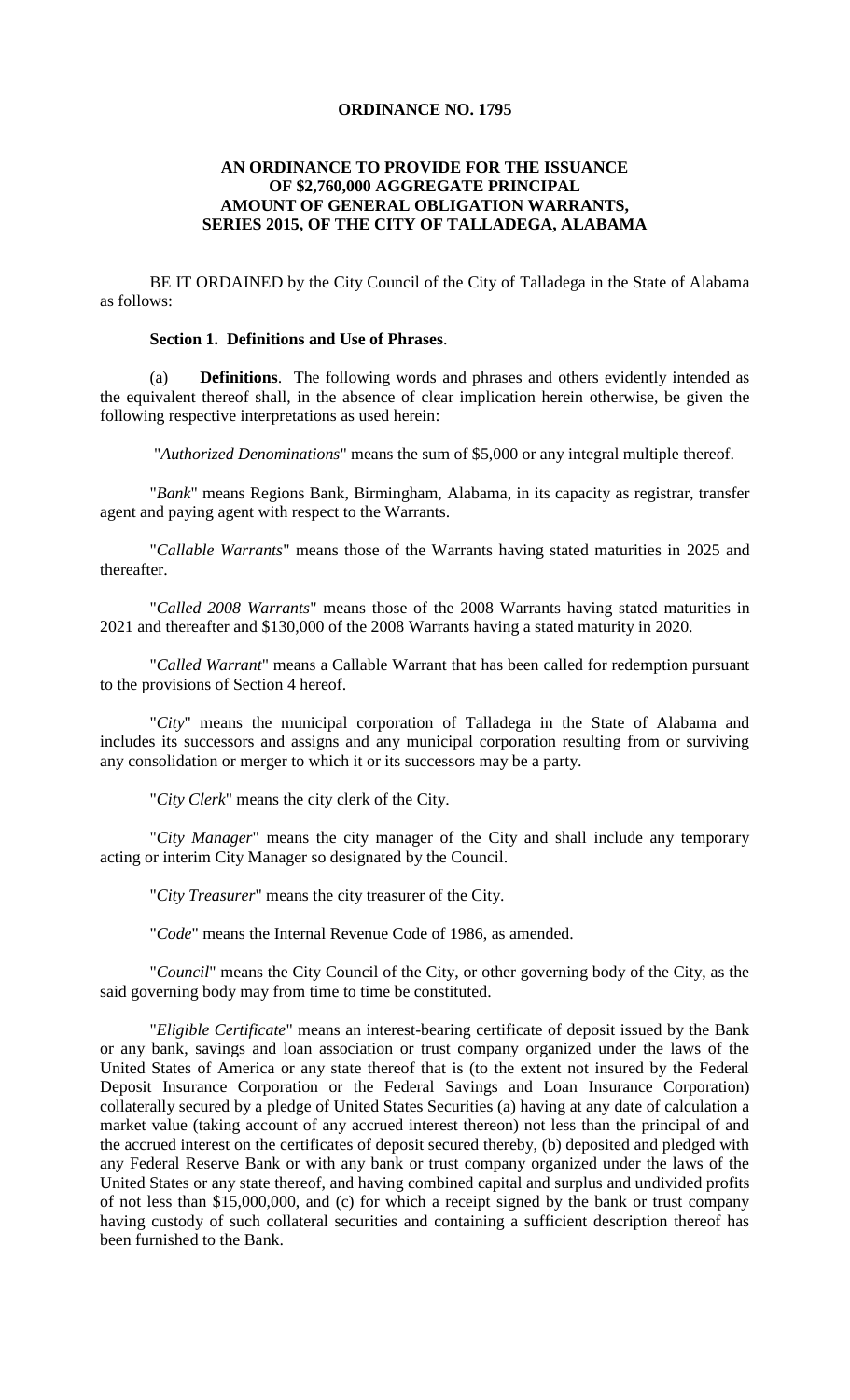"*Eligible Investments*" means (a) United States Securities, (b) Eligible Certificates, (c) bank, savings and loan, or trust company deposits fully insured by the Federal Deposit Insurance Corporation, (d) money market funds consisting solely of United States Securities, and (e) any investment permissible under Section 11-81-21 of the Code of Alabama 1975, as amended.

"*Escrow Trust Agreement*" means that certain escrow trust agreement between the City and Regions Bank, dated as of April 8, 2015, which provides, inter alia, for the refunding of the Called 2008 Warrants, and the execution of which is authorized by Section 27 hereof.

"*Holder*" means the person in whose name a Warrant is registered on the registry books of the Bank pertaining to the Warrants.

"*Interest Payment Date*" means each February 1 and August 1 during the period beginning August 1, 2015, and continuing until and including the date on which the Warrants have been paid in full.

"*Month*" means a calendar month.

"*Overdue Interest*" means interest due but not paid on the Interest Payment Date on which such interest is required to be paid.

"*Overdue Interest Payment Date*" means the date fixed by the Bank, pursuant to the provisions of Section 13 hereof, for the payment of Overdue Interest.

"*Record Date*" means the January 15 or July 15, as the case may be, next preceding an Interest Payment Date.

"*Redemption Date*" means the date fixed for redemption of any of the Callable Warrants in an Ordinance or Resolution adopted pursuant to the provisions of Section 4 hereof.

"*Redemption Price*" means the price at which the Callable Warrants may be redeemed.

"*Resolution*" and "*Ordinance*" mean, respectively, a resolution or ordinance adopted by the Council.

"*Underwriter*" means Raymond James & Associates, Inc.

"*United States Securities*" means any securities that are direct obligations of the United States of America and any securities with respect to which payment of the principal thereof and the interest thereon is unconditionally guaranteed by the United States of America.

"*Warrants*," without other qualifying words, means the General Obligation Warrants herein authorized.

"*2008 Warrants*" means the City's General Obligation Warrants, dated December 1, 2008, originally issued in the aggregate principal amount of \$3,650,000 and presently outstanding in the aggregate principal amount of \$3,085,000.

(b) **Use of Words and Phrases**. The following words and phrases, where used in this Ordinance, shall be given the following and respective interpretations:

"Herein," "hereby," "hereunder," "hereof," and other equivalent words refer to this Ordinance as an entirety and not solely to the particular portion hereof in which any such word is used.

The definitions set forth in Section 1(a) hereof shall be deemed applicable whether the words defined are herein used in the singular or the plural.

Wherever used herein any pronoun or pronouns shall be deemed to include both singular and plural and to cover all genders.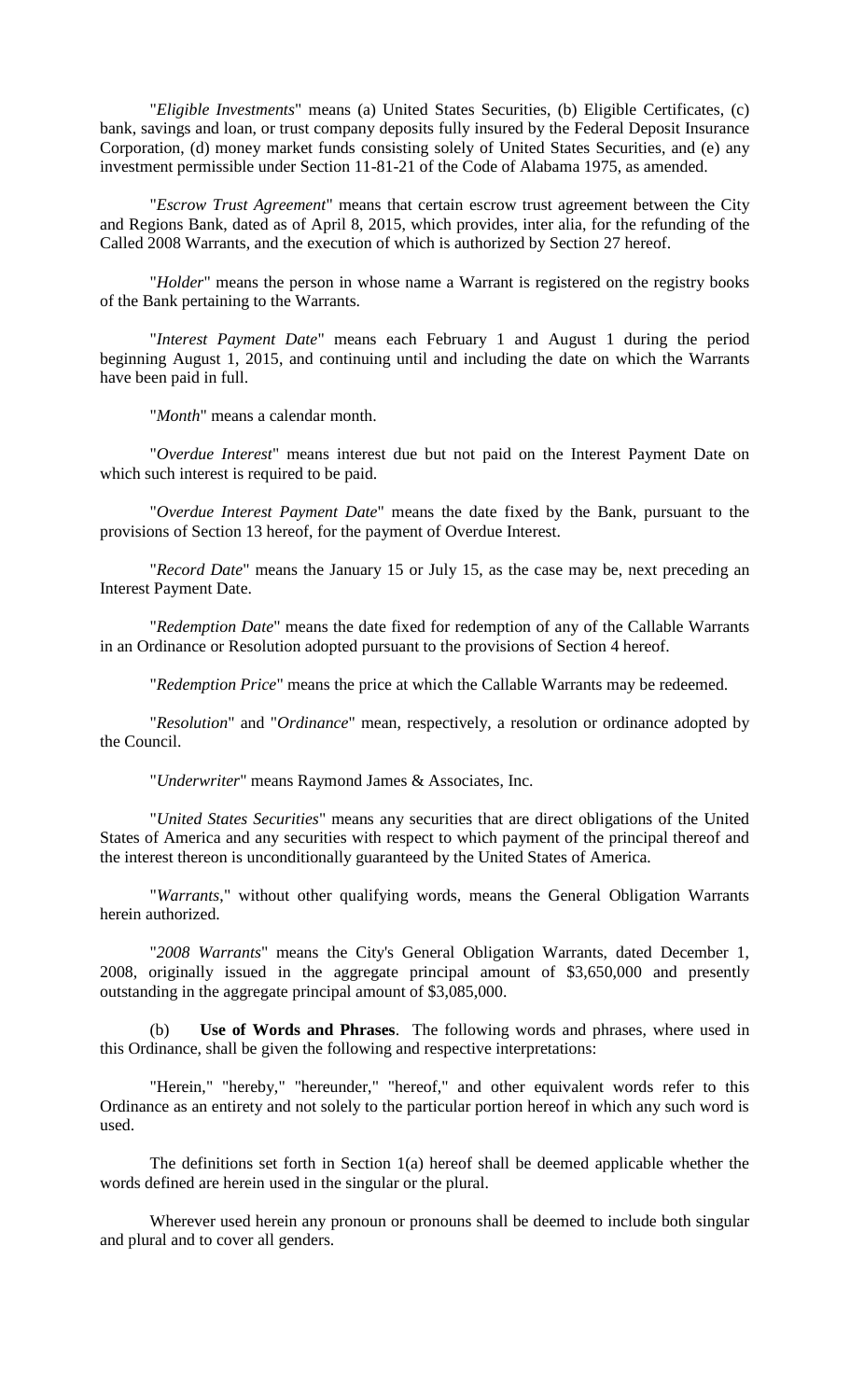**Section 2. Findings**. The Council has ascertained and does hereby find and declare that the following facts are true and correct:

(a) it is necessary, desirable and in the public interest that the City refund, on an advance basis, the Called 2008 Warrants, which were issued for the purpose of financing various capital improvements in the City; and

(b) it is necessary, desirable and in the public interest that the warrants hereinafter authorized be issued for the purpose of providing moneys necessary for the said refunding and paying the expenses of issuing the said warrants.

**Section 3. Authorization and Description of the Warrants**. (a) **Principal Maturities and Interest Rates**. Pursuant to the applicable provisions of the constitution and laws of Alabama, including particularly Section 11-47-2 of the Code of Alabama 1975, as amended, and for the purposes hereinabove stated, there are hereby authorized to be issued by the City \$2,760,000 aggregate principal amount of General Obligation Warrants. The Warrants shall be issued as fully registered warrants without coupons, shall be dated the date of their delivery, shall mature and become payable on August 1 in the years and amounts and bear interest at the per annum rates of interest as follows:

| Year<br><b>of</b><br><b>Maturity</b> | <b>Aggregate</b><br>Principal<br><b>Amount</b><br><b>Maturing</b> | <b>Interest</b><br>Rate |
|--------------------------------------|-------------------------------------------------------------------|-------------------------|
| 2015                                 | \$20,000                                                          | 2.00%                   |
| 2016                                 | 20,000                                                            | 2.00                    |
| 2017                                 | 20,000                                                            | 2.00                    |
| 2018                                 | 20,000                                                            | 2.00                    |
| 2019                                 | 25,000                                                            | 3.00                    |
| 2020                                 | 155,000                                                           | 3.00                    |
| 2021                                 | 155,000                                                           | 3.00                    |
| 2022                                 | 165,000                                                           | 3.00                    |
| 2023                                 | 170,000                                                           | 3.00                    |
| 2024                                 | 170,000                                                           | 3.00                    |
| 2025                                 | 180,000                                                           | 3.25                    |
| 2026                                 | 185,000                                                           | 3.25                    |
| 2028                                 | 390,000                                                           | 3.50                    |
| 2030                                 | 405,000                                                           | 3.00                    |
| 2031                                 | 220,000                                                           | 4.00                    |
| 2033                                 | 460,000                                                           | 4.00                    |

The Warrants shall be initially issued in the Authorized Denominations and registered in the names of the Holders as shall, pursuant to the provisions of Section 23 hereof, be designated by the purchaser.

(b) **Payment of Principal**. The principal of the Warrants shall be payable at the designated corporate trust office of the Bank, upon presentation and surrender of the Warrants as the same become due and payable.

(c) **Computation of Interest and Method of Payment**. The Warrants shall bear interest from their date until their respective maturities at the per annum rates of interest set forth above (computed on the basis of a 360-day year of twelve consecutive 30-day months). Such interest shall be payable semiannually on each February 1 and August 1, commencing August 1, 2015, until and at the maturity of the Warrants. Interest on the Warrants shall be payable in lawful money of the United States of America by check or draft mailed by the Bank to the lawful Holders of the Warrants at the address shown on the registry books of the Bank pertaining to the Warrants as of the close of business on each Record Date. Interest shall be deemed to have been timely paid if the said check or draft is mailed on or before the Interest Payment Date on which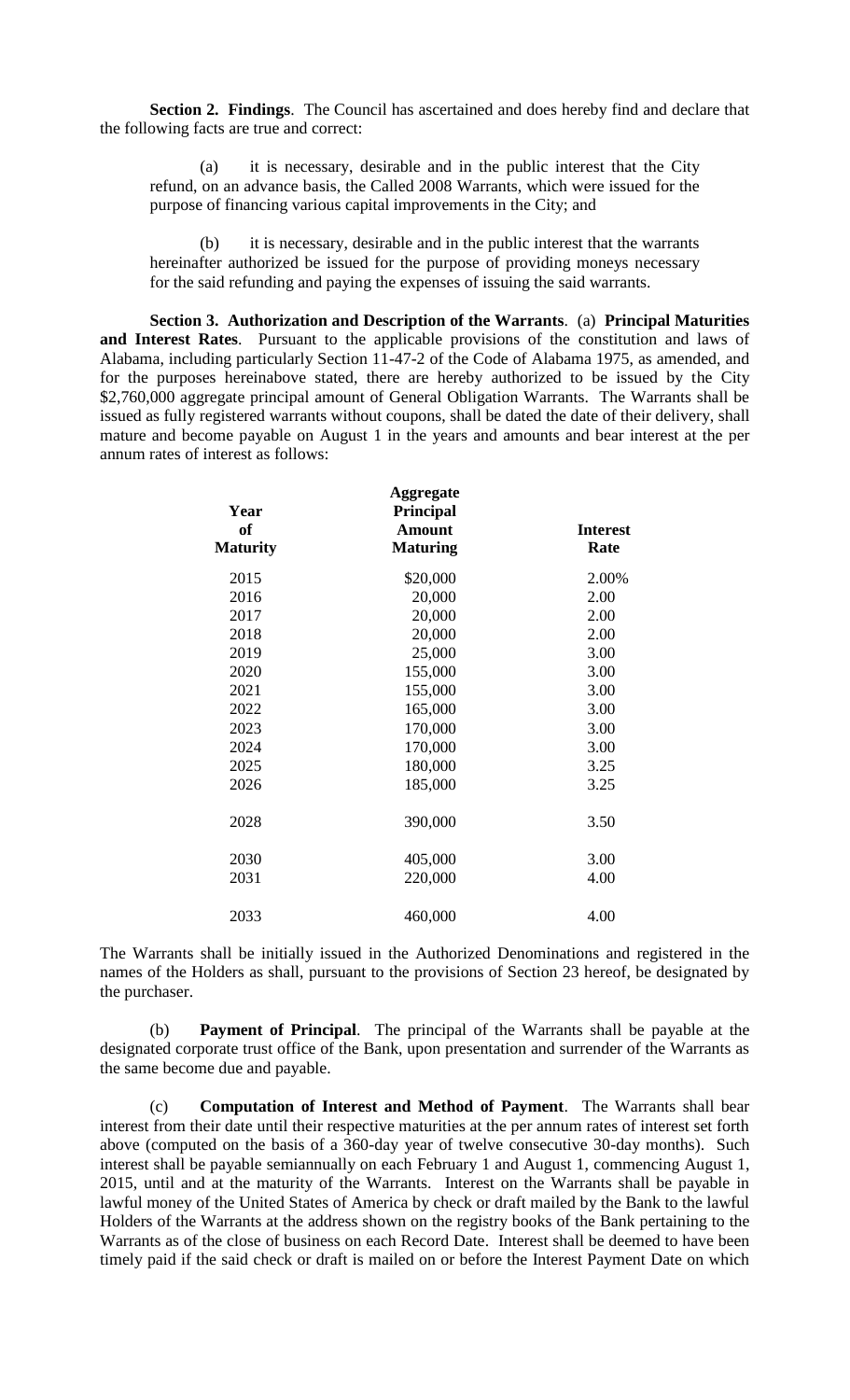such interest is payable. The Warrants shall bear interest after their respective maturities until paid at their respective per annum rates of interest.

**Section 4. Redemption Provisions**. (a) **Optional Redemption**. Those of the Warrants having stated maturities in 2025, and thereafter, shall be subject to redemption and prepayment prior to their respective maturities, at the option of the City, as a whole or in part on August 1, 2024, and on any date thereafter, and if in part, those maturities to be redeemed to be selected by the City at its discretion, at and for a Redemption Price equal to the principal amount so redeemed plus accrued interest thereon to the Redemption Date. In the event that less than all the Warrants of a single maturity is redeemed and prepaid, the Bank shall, by random selection, determine that portion of the principal of the Warrants of such maturity to be redeemed and prepaid.

(b) **Scheduled Mandatory Redemption**. (i) Those of the Warrants having a stated maturity in 2028 shall be subject to scheduled mandatory redemption and payment, and the City shall redeem and pay such Warrants on August 1 in each of the following years and in the following principal amounts, at and for a Redemption Price, with respect to each such Warrant or portion thereof to be redeemed, equal to the principal amount thereof plus accrued interest thereon to the Redemption Date (those to be redeemed to be selected by the Bank by lot):

|      | Amount          |            |
|------|-----------------|------------|
| Year | <b>Redeemed</b> |            |
| 2027 | \$190,000       |            |
| 2028 | 200,000         | (maturity) |

(ii) Those of the Warrants having a stated maturity in 2030 shall be subject to scheduled mandatory redemption and payment, and the City shall redeem and pay such Warrants on August 1 in each of the following years and in the following principal amounts, at and for a Redemption Price, with respect to each such Warrant or portion thereof to be redeemed, equal to the principal amount thereof plus accrued interest thereon to the Redemption Date (those to be redeemed to be selected by the Bank by lot):

|      | Amount          |            |
|------|-----------------|------------|
| Year | <b>Redeemed</b> |            |
| 2029 | \$200,000       |            |
| 2030 | 205,000         | (maturity) |

(iii) Those of the Warrants having a stated maturity in 2033 shall be subject to scheduled mandatory redemption and payment, and the City shall redeem and pay such Warrants on August 1 in each of the following years and in the following principal amounts, at and for a Redemption Price, with respect to each such Warrant or portion thereof to be redeemed, equal to the principal amount thereof plus accrued interest thereon to the Redemption Date (those to be redeemed to be selected by the Bank by lot):

|      | Amount          |            |
|------|-----------------|------------|
| Year | <b>Redeemed</b> |            |
| 2032 | \$225,000       |            |
| 2033 | 235,000         | (maturity) |

(iv) In the event that the City shall have partially redeemed Warrants or shall have provided for a partial redemption of Warrants in such a manner that the Warrants for the redemption of which provision is made are hereunder considered as fully paid, the City may (by written notice to the Bank) elect to apply all or any part (but only in integral multiples of \$5,000) of the principal amount of such Warrants so redeemed or to be redeemed to the reduction of the principal amount of Warrants required to be redeemed pursuant to the schedule set forth above on any August 1 coterminous with or subsequent to the date such optional redemption actually occurs. Such notice shall be effective only if it is given prior to the Bank's having given notice of redemption contrary to the provisions of such notice pursuant to the provisions of this ordinance.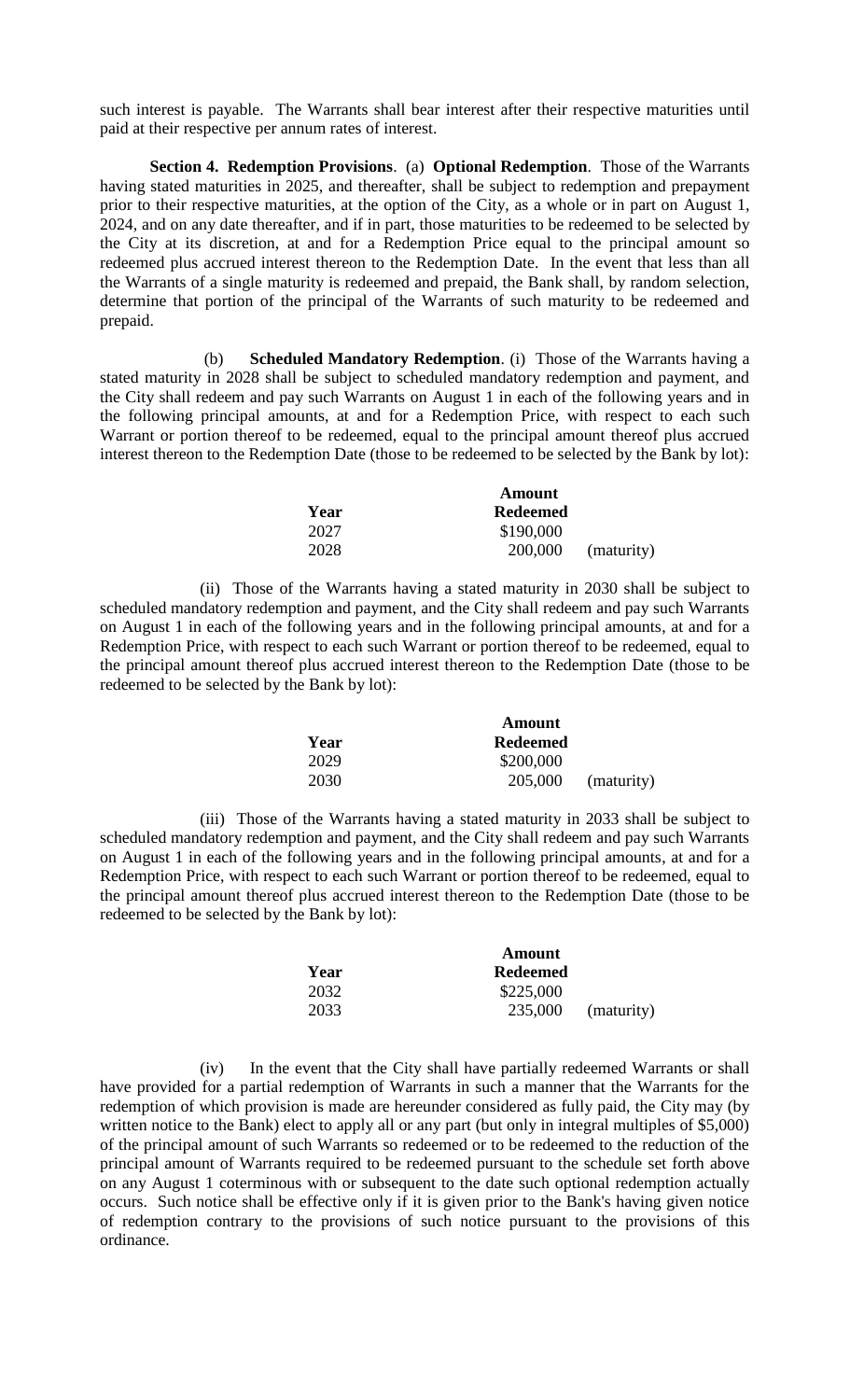(c) **Manner**. Any such redemption or prepayment of the Warrants shall be effected in the following manner:

(i) **Call**. The City shall by either Ordinance or Resolution call for redemption and prepayment on a date when they are by their terms subject to redemption Warrants (or principal portions thereof) and shall recite in said Ordinance or Resolution (A) that the City is not in default in the payment of the principal of or interest on any of the Warrants or (B) that all of the Warrants then outstanding are to be retired on the Redemption Date; provided, however, that it shall not be necessary to adopt such a resolution in the case of a redemption pursuant to the foregoing subparagraph (b).

(ii) **Notice**. Not more than sixty (60) nor less than thirty (30) days prior to the Redemption Date, the City shall give, or cause to be given, written notice of such redemption and prepayment by First Class Mail to the Holders of each of the Warrants the principal of which is, in whole or in part, to be redeemed and prepaid, stating the following: that the Warrants (or principal portions thereof) have been called for redemption and will become due and payable at the Redemption Price, on a specified Redemption Date and that all interest thereon will cease after the Redemption Date. The Holders of any of the Warrants may waive the requirements of this subsection with respect to the Warrants held by them without affecting the validity of the call for redemption of any other Warrants.

(iii) **Payment of Redemption Price**. The City shall make available at the Bank, on or prior to the Redemption Date, the total Redemption Price of the Warrants (or portions thereof) that are to be prepaid and redeemed on the Redemption Date.

Upon compliance with the foregoing requirements on its part contained in this subsection, and if the City is not on the Redemption Date in default in the payment of the principal of or interest on any of the Warrants, the Warrants (or principal portions thereof) called for redemption shall become due and payable at the Redemption Price on the Redemption Date specified in such notice, anything herein or in the Warrants to the contrary notwithstanding, and the Holders thereof shall then and there surrender them for redemption; provided, however, that in the event that less than all of the outstanding principal of any Warrant is to be redeemed, the registered Holder thereof shall surrender the Warrant that is to be prepaid in part to the Bank in exchange, without expense to the Holder, for a new Warrant of like tenor except in a principal amount equal to the unredeemed portion of the Warrant. All future interest on the Warrants (or principal portions thereof) so called for redemption shall cease to accrue after the Redemption Date. Out of the moneys so deposited with it, the Bank shall make provision for payment of the Warrants (or principal portions thereof) so called for redemption at the Redemption Price and on the Redemption Date.

**Section 5. General Obligation**. The indebtedness evidenced and ordered paid by the Warrants is and shall be a general obligation of the City for payment of the principal of and the interest on which the full faith and credit of the City are hereby irrevocably pledged.

**Section 6. Warrant Fund**. (a) **Payments Therein and Use and Continuance Thereof**. There is hereby created a special fund, designated "2015 Warrant Fund," for the purpose of providing for the payment of the principal of and interest on the Warrants, at the respective maturities of said principal and interest, which fund shall be maintained until the principal of and interest on the Warrants shall have been paid in full. Payments into the Warrant Fund shall be made as follows:

(i) there shall be paid into the Warrant Fund, simultaneously with the issuance of any of the Warrants and out of the proceeds derived from the sale thereof, that portion, if any, of said proceeds which may be referable to the accrued interest received by the City on any such sale;

(ii) on or before the  $25<sup>th</sup>$  day of July, 2015, and on or before the  $25<sup>th</sup>$ day of each January or July thereafter until and including the payment in full of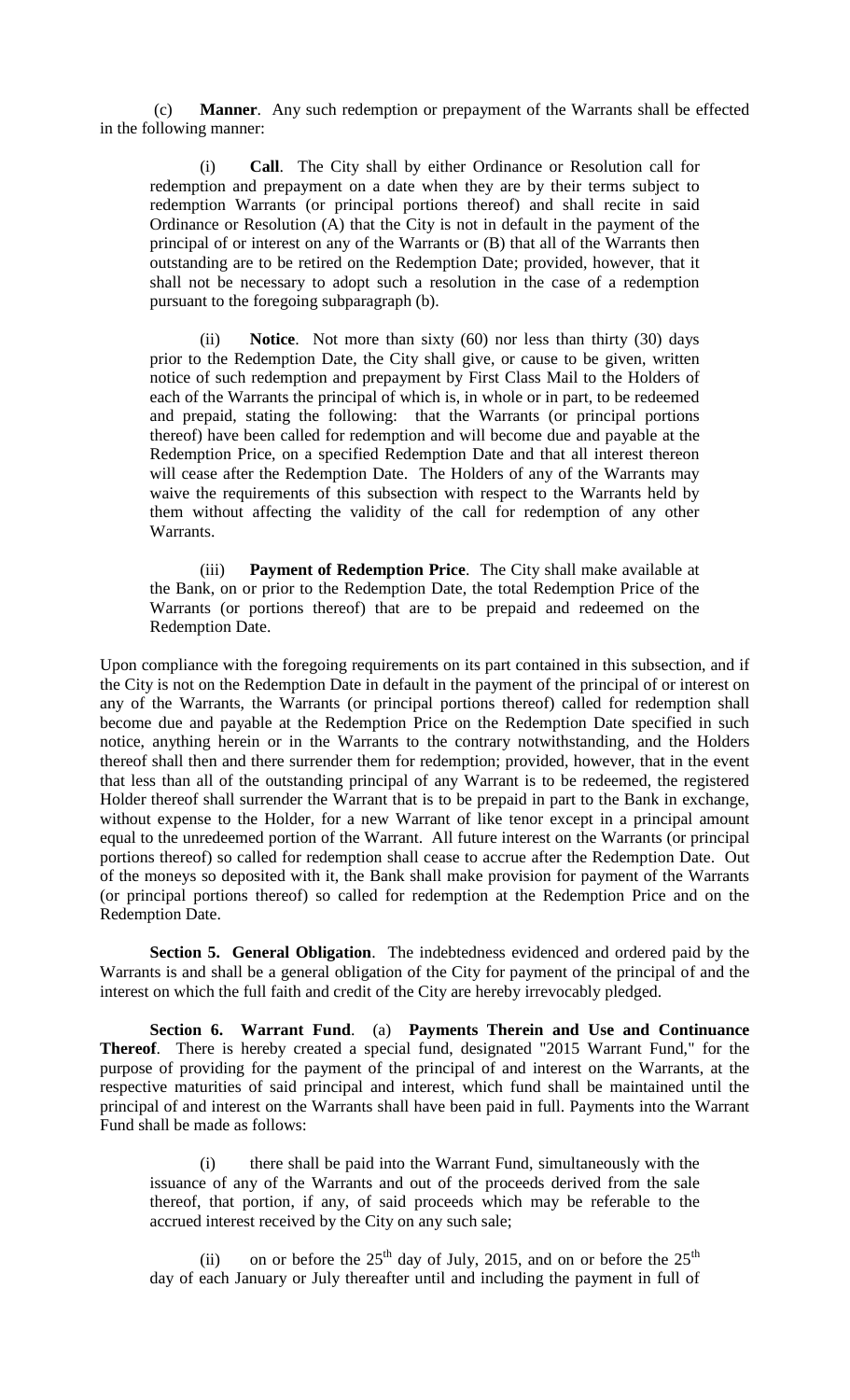the principal of and interest on the Warrants, the City will pay into the Warrant Fund an amount equal to the sum of the interest and the principal, if any, maturing with respect to the Warrants on the then next succeeding Interest Payment Date; provided, that there shall be credited one time on the amount required by this subsection (a)(ii) to be paid into the Warrant Fund an amount equal to the amount paid therein pursuant to the provisions of subsection (a)(i) of this Section 6.

The City will in no event permit a default to occur in the payments provided in this subsection (a) to be made into the Warrant Fund. All moneys paid into the Warrant Fund shall be used only for payment of the principal of and interest on the Warrants, upon or after the respective maturities of such principal and interest; provided that if at the final maturity of the Warrants, howsoever the same may mature, there shall be in the Warrant Fund moneys in excess of the amount required to retire the Warrants, then any such excess shall thereupon be returned to the City. When the amount of money on deposit in the Warrant Fund equals or exceeds the aggregate of the principal and interest to their respective maturities on the Warrants at the time outstanding, no further payments need be made into the Warrant Fund except to make good the moneys paid therein which may become lost or which may not be immediately available for withdrawal under the provisions of this section.

(b) **Depository for Warrant Fund**. The City hereby designates Regions Bank, in the City of Birmingham, Alabama, as the depository for the Warrant Fund. In the event that any bank at any time designated as depository for any portion of the Warrant Fund should at any time decline to act as such depository, or should resign as such depository, or should cease to be a member of the Federal Deposit Insurance Corporation (or any agency which may succeed to its duties), or should cease to be duly qualified and doing business within the State of Alabama, then any other bank or banks at the time designated as depository or depositories for the same portion of the Warrant Fund shall continue to serve as such depository or depositories without designation by the City of any additional depository or depositories; but if at any time the sole remaining depository for any portion of the Warrant Fund should resign, cease to be a member of said Federal Deposit Insurance Corporation (or successor agency thereto), or cease to be duly qualified and doing business within the State of Alabama, then the City shall by Resolution designate a successor to such depository; provided that any such successor depository shall be and remain a member of the Federal Deposit Insurance Corporation (or of any agency which may succeed to its duties) and shall be and remain duly qualified and doing business in the State of Alabama.

(c) **Trust Nature of and Security for the Warrant Fund**. The Warrant Fund shall be and at all times remain public funds impressed with a trust for the purpose for which the Warrant Fund is herein created. Each depository for any part of the Warrant Fund shall at all times keep the moneys on deposit with it in the Warrant Fund continuously secured for the benefit of the City and the holders of the Warrants, either

(i) by holding on deposit as collateral security, United States Securities or other marketable securities eligible as security for the deposit of trust funds under regulations of the Comptroller of the Currency, having a market value (exclusive of accrued interest) not less than the amount of moneys on deposit in the Warrant Fund, or

(ii) if the furnishing of security in the manner provided in the foregoing clause (i) of this sentence is not permitted by the then applicable law and regulations, then in such other manner as may be required or permitted by the applicable state and federal laws and regulations respecting the security for, or granting a preference in the case of, the deposit of public funds;

provided, however, that it shall not be necessary for any such depository so to secure any portion of the moneys on deposit in the Warrant Fund that may be insured by the Federal Deposit Insurance Corporation (or by any agency of the United States of America that may succeed to its functions) or any portion of the said moneys that may be invested pursuant to the provisions of subsection (e) of this section.

(d) **Pledge of Warrant Fund**. The Warrant Fund and all moneys at any time therein are hereby irrevocably pledged solely for payment of the principal of and interest on the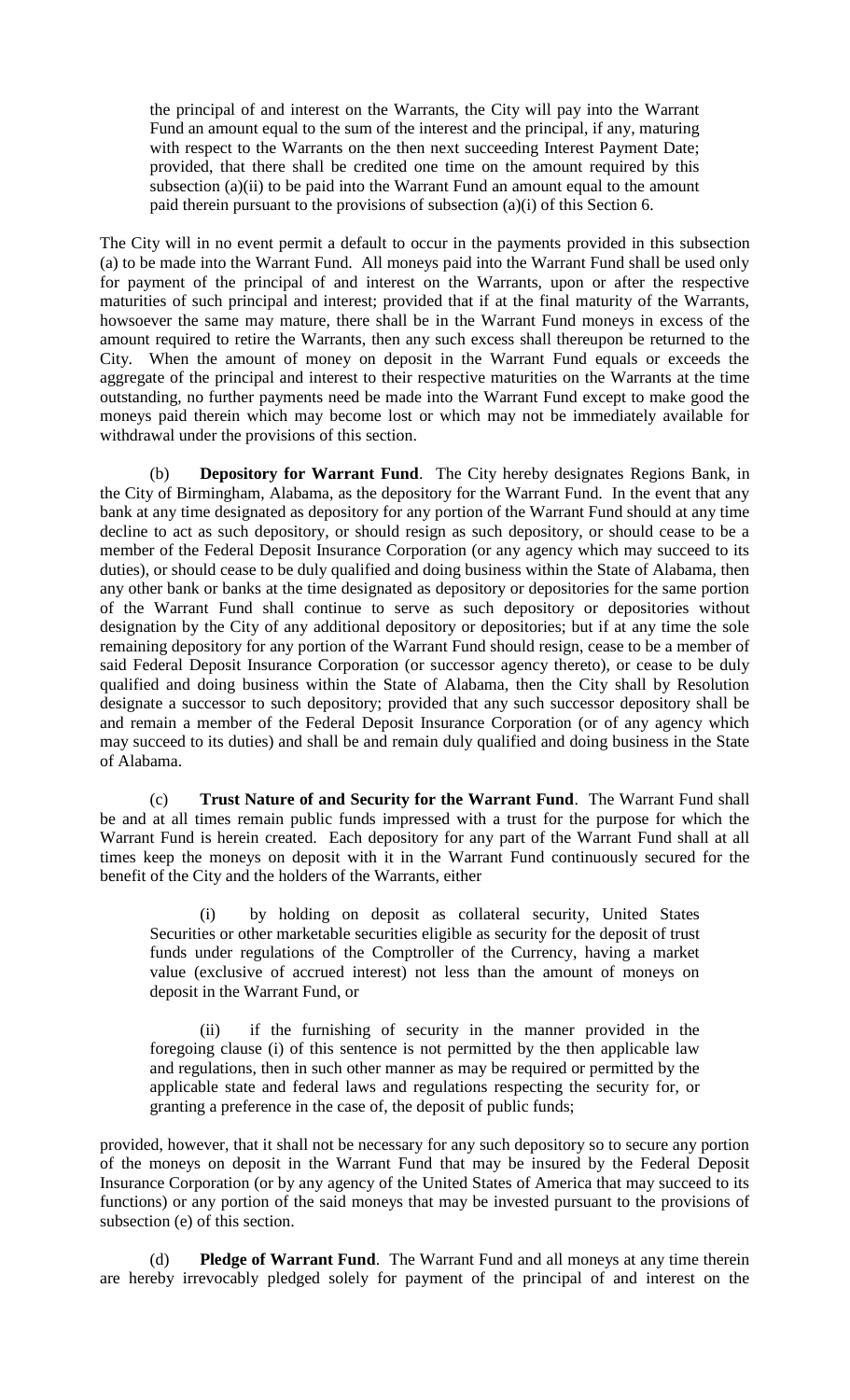Warrants. Except as provided in this section, none of the moneys provided in this section to be paid into the Warrant Fund, and no part of the moneys at any time forming a part thereof or pertaining thereto, shall be used for any purpose whatsoever other than for payment of the principal of and interest on the Warrants.

(e) **Investment of Moneys in the Warrant Fund**. So long as the City shall not be in default hereunder it may, at any time and from time to time as it in its sole discretion shall deem advisable, cause to be invested in Eligible Investments any or all of the moneys in the Warrant Fund; provided, that, each such investment shall mature not later than the Interest Payment Date next following the date such investment is made. In the event of any such investment, the securities in which the investment is made shall become a part of the Warrant Fund and shall be held by the depository for the moneys so invested to the same extent as if they were moneys on deposit in the Warrant Fund. The City may likewise at any time and from time to time cause any securities in which any such investment shall be made to be sold or otherwise converted into cash, whereupon the net proceeds derived from any such sale or conversion, after payment of all necessary expenses incident to such sale or conversion, shall become a part of the Warrant Fund. Each depository for the Warrant Fund shall be fully protected in making investments, sales, and conversions of any such securities upon direction given to it either in a Resolution adopted by the Council or any order signed by the City Manager and City Clerk.

**Section 7. Form of Warrants**. The Warrants, the Form of Registration Certificate and the Form of Assignment with respect thereto shall be in substantially the following forms, with appropriate changes therein to conform with the provisions hereof:

(Form of Warrant)

 $\infty$ .

# UNITED STATES OF AMERICA

STATE OF ALABAMA

### CITY OF TALLADEGA

#### GENERAL OBLIGATION WARRANT SERIES 2015

INTEREST RATE MATURITY DATE CUSIP NUMBER  $\frac{9}{6}$ 

### Subject to prior payment and other provisions as herein provided

The City Treasurer of the City of Talladega, a municipal corporation under the laws of Alabama (the "City"), will pay to CEDE & CO., or registered assigns, the principal sum of

 $\begin{minipage}{14pt} \begin{tabular}{c} \textbf{D} & \textbf{D} & \textbf{D} & \textbf{D} & \textbf{D} & \textbf{D} & \textbf{D} \\ \end{tabular} \end{minipage}$ 

on the date specified above with interest thereon from the date hereof until the maturity hereof at the per annum rate of interest specified above (computed on the basis of a 360-day year of twelve consecutive 30-day months), payable on August 1, 2015, and semiannually thereafter on each February 1 and August 1 until the due date hereof. The principal of and premium (if any) on this Warrant shall be payable only upon presentation and surrender of this Warrant at the designated corporate trust office of Regions Bank (the "Bank").

Interest on this Warrant shall be remitted by the Bank to the then registered holder hereof at the address shown on the registry books of the Bank pertaining to the Warrants as of the fifteenth day of the month next preceding each February 1 and August 1, as the case may be. Interest shall be deemed to have been timely paid if the check or draft in payment thereof is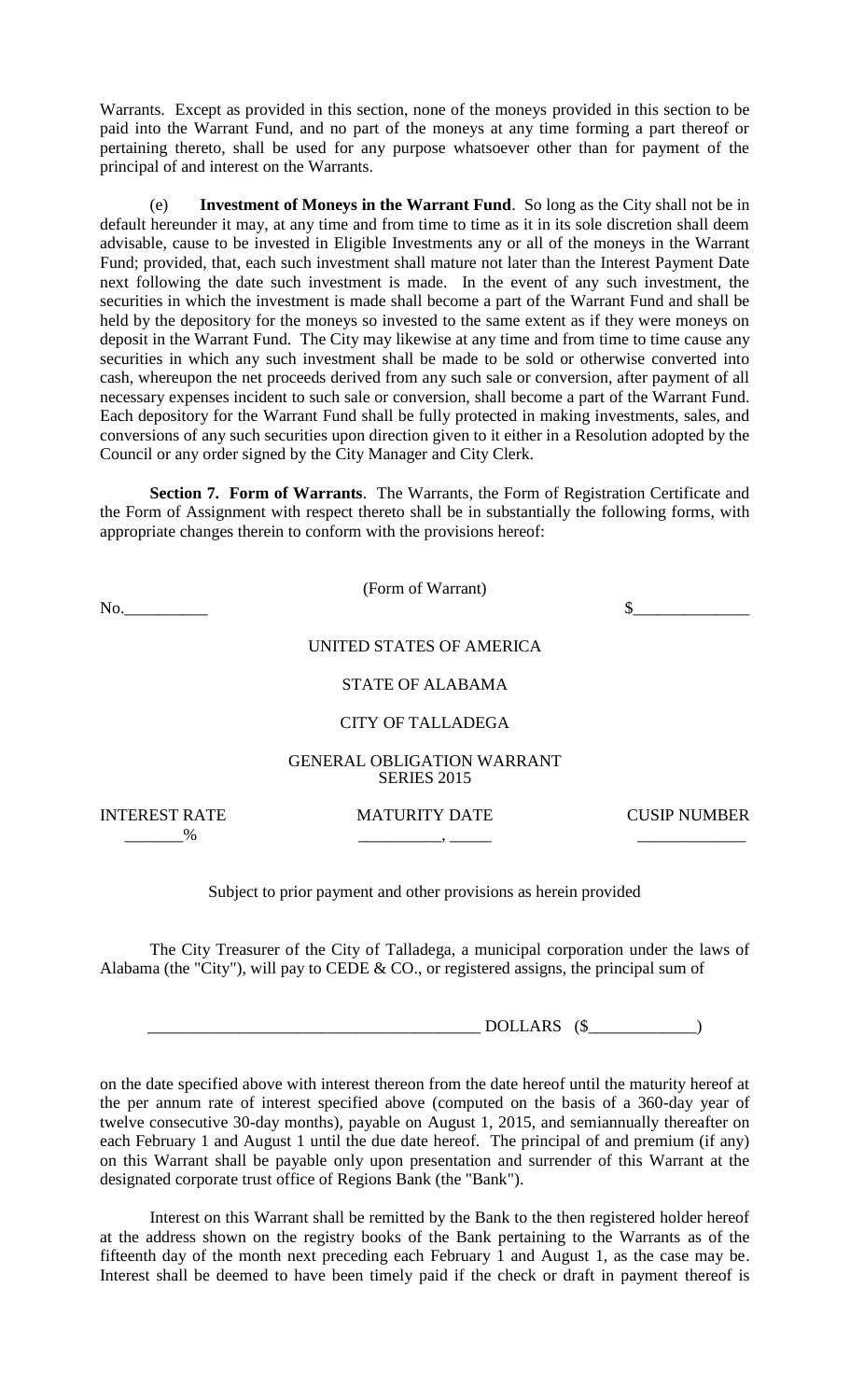mailed by the Bank on or before the date said interest becomes due and payable. The Ordinance hereinafter referred to provides that all payments by the City or the Bank to the person in whose name a Warrant is registered shall to the extent thereof fully discharge and satisfy all liability for the same. Any transferee of this Warrant takes it subject to all payments of principal and interest in fact made with respect hereto.

This Warrant is one of a duly authorized issue of Warrants designated General Obligation Warrants, Series 2015, aggregating \$2,760,000 in principal amount (herein called the "Warrants"). This Warrant is issued pursuant to the applicable provisions of the constitution and laws of Alabama, including particularly Section 11-47-2 of the Code of Alabama 1975, as amended, and an Ordinance (the "Ordinance") of the City duly adopted by the governing body of the City.

Those of the Warrants having stated maturities on August 1, 2025, and thereafter, are subject to redemption and prepayment prior to their respective maturities, at the option of the City, as a whole or in part on August 1, 2024, and on any date thereafter and if in part, those maturities to be redeemed to be selected by the City at its discretion, at and for a redemption price equal to the principal amount so redeemed plus accrued interest thereon to the date fixed for redemption.

Those of the Warrants having a stated maturity in 2028, 2030, and 2033 shall be subject to scheduled mandatory redemption (with those to be redeemed to be selected by the Bank by lot) at and for a redemption price, with respect to each such Warrant (or portion thereof) redeemed, equal to the principal amount thereof plus accrued interest to the date fixed for redemption, but only on the dates and to the extent required by the Ordinance.

In the event that less than all the principal of the Warrants of a single maturity is to be prepaid and redeemed, the Bank shall, by process of random selection, determine the principal portion of the Warrants of such maturity to be redeemed and prepaid. The Ordinance requires that written notice of the call for redemption of this Warrant (or portion of the principal thereof) be forwarded by First Class Mail to the registered owner of such Warrant, not less than thirty (30) nor more than sixty (60) days prior to the date fixed for redemption. In the event that less than all the outstanding principal of this Warrant is to be redeemed, the registered holder hereof shall surrender this Warrant to the Bank in exchange for a new Warrant of like tenor herewith except in a principal amount equal to the unredeemed portion of this Warrant. Upon the giving of notice of redemption in accordance with the provisions of the Ordinance, the Warrants (or principal portions thereof) so called for redemption and prepayment shall become due and payable on the date specified in such notice, anything herein or in the Ordinance to the contrary notwithstanding, and the holders thereof shall then and there surrender them for prepayment, and all future interest on the Warrants (or principal portions thereof) so called for prepayment shall cease to accrue after the date specified in such notice, whether or not the Warrants are so presented. Notwithstanding the foregoing, so long as the Warrants are subject to the Book-Entry Only System of The Depository Trust Company, payments on the Warrants shall be made in accordance with the rules and regulations of the Book-Entry Only System.

By the execution of this Warrant, the City acknowledges that it is indebted to the payee hereof in the principal amount hereof. The indebtedness evidenced and ordered paid by this Warrant is a general obligation of the City, for the payment of the principal of and interest on which the full faith and credit of the City have been irrevocably pledged.

It is hereby certified and recited that the indebtedness evidenced and ordered paid by this Warrant is lawfully due without condition, abatement or offset of any description; that this Warrant has been registered in the manner provided by law; that all conditions, actions and things required by the constitution and laws of the State of Alabama to exist, be performed or happen precedent to and in the issuance of this Warrant do exist, have been performed and have happened; and that the indebtedness evidenced and ordered paid by this Warrant, together with all other indebtedness of the City, was at the time the same was created and is now within every debt and other limit prescribed by the constitution and laws of the State of Alabama.

The Warrants are issuable only as fully registered Warrants in the denomination of \$5,000 or any integral multiple thereof. Provision is made in the Ordinance for the exchange of Warrants for a like aggregate principal amount of Warrants of the same maturity and in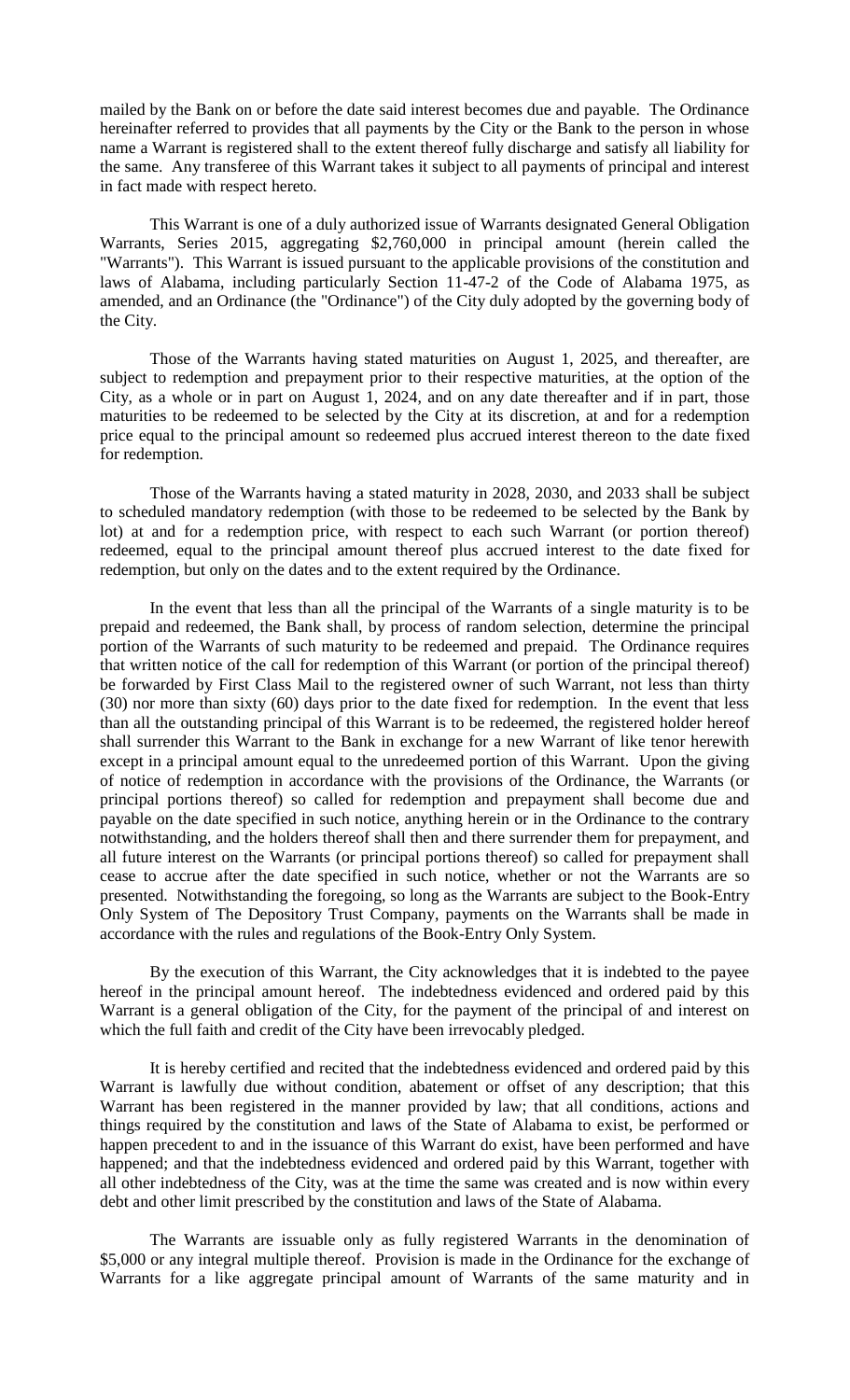authorized denomination, all upon the terms and subject to the conditions set forth in the Ordinance.

This Warrant is transferable by the registered holder hereof, in person or by authorized attorney, only on the books of the Bank (the registrar and transfer agent of the City) and only upon surrender of this Warrant to the Bank for cancellation, and upon any such transfer a new Warrant of like tenor hereof will be issued to the transferee in exchange therefor, all as more particularly described in the Ordinance. Each holder, by receiving or accepting this Warrant shall consent and agree and shall be estopped to deny that, insofar as the City and the Bank are concerned, this Warrant may be transferred only in accordance with the provisions of the Ordinance.

The Bank shall not be required to transfer or exchange this Warrant during the period beginning on the fifteenth day of the month next preceding any February 1 or August 1; and, in the event that this Warrant (or any principal portion hereof) is duly called for redemption and prepayment, the Bank shall not be required to register or transfer this Warrant during the period of forty-five (45) days next preceding the date fixed for such redemption and prepayment.

Execution by the Bank of its registration certificate hereon is essential to the validity hereof.

IN WITNESS WHEREOF, the City has caused this Warrant to be executed with the signature of the City Manager, has caused its corporate seal to be hereunto impressed, has caused this Warrant to be attested by the signature of its City Clerk, and has caused this Warrant to be dated [\_\_\_\_], 2015.

CITY OF TALLADEGA

By

Its City Manager

Attest:

Its City Clerk

(*Form of Registration Certificate*)

Date of Registration:

This Warrant was registered in the name of the above-registered owner on the date hereinabove set forth.

REGIONS BANK

 $By \_\_$ 

Its Authorized Officer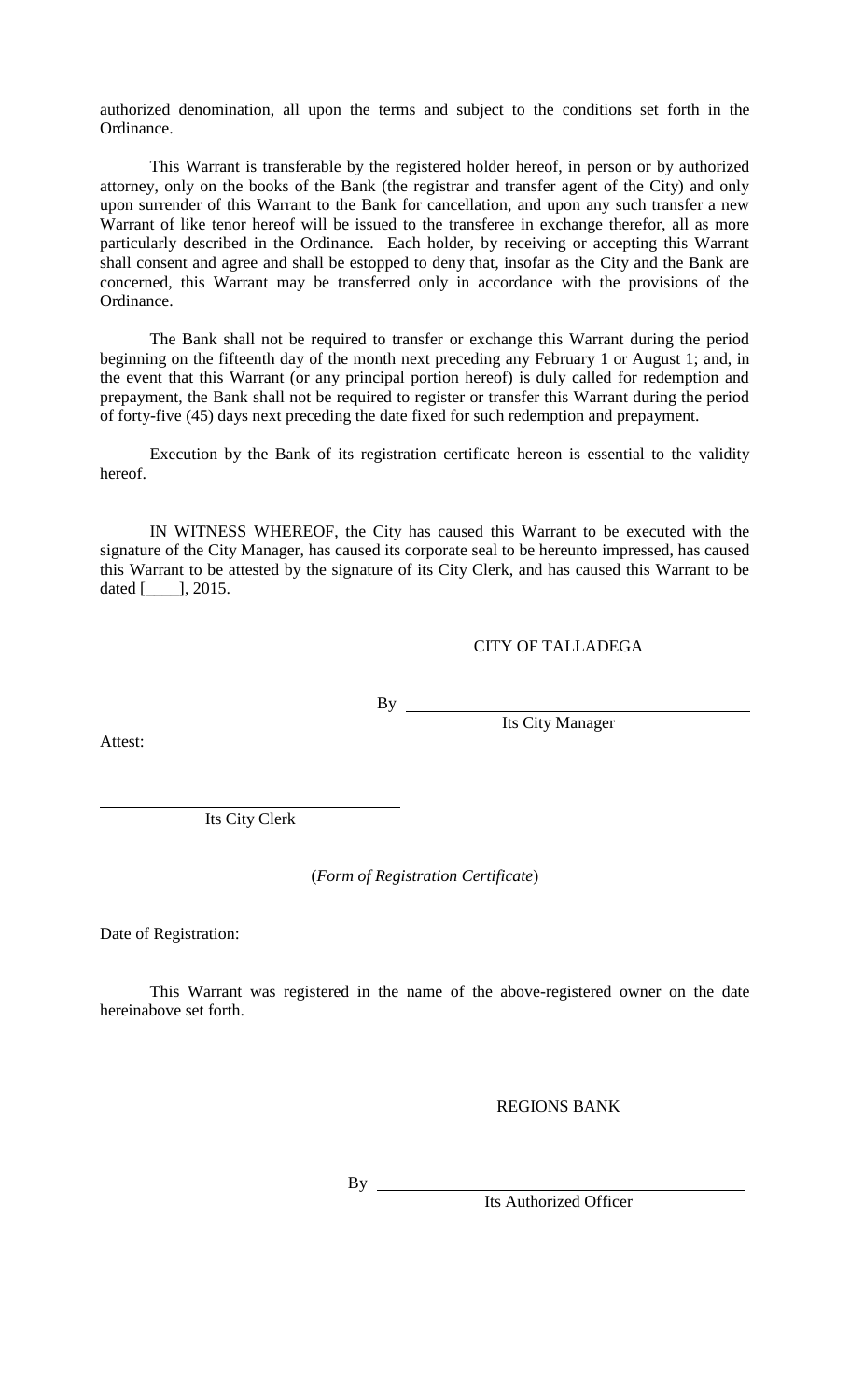### (*Form of Assignment*)

For value received  $\frac{1}{\sqrt{2}}$  hereby sell(s), assign(s) and transfer(s) unto \_\_\_\_\_\_\_\_\_\_\_\_\_\_\_\_\_\_\_\_\_\_\_\_\_\_\_\_\_\_ the within Warrant and hereby irrevocably constitute(s) and appoint(s) appoint and  $\alpha$  is the substitution in the substitution in the appoint of substitution in the substitution in the substitution in the substitution in the substitution in the substitution in the substitution in premises, to transfer this Warrant on the books of the within-mentioned Bank.

Dated this  $\_\_\_$  day of  $\_\_\_\_\_\_\_\_\$ .

NOTE: The signature on this assignment must correspond with the name of the registered owner as it appears on the face of the within Warrant in every particular, without alteration, enlargement or change whatsoever.

Signature guaranteed:

(Bank, Broker or Firm) \*

By

\*

(Authorized Officer)

Its Medallion Number:

Signature(s) must be guaranteed by an eligible guarantor institution which is a member of a recognized signature guarantee program, *i.e.*, Securities Transfer Agents Medallion Program (STAMP), Stock Exchanges Medallion Program (SEMP), or New York Stock Exchange Medallion Signature Program (MSP).

**Section 8. Execution of Warrants by City**. Pursuant to Section 11-43A-31 of the Code of Alabama 1975, as amended, the Council hereby specifically directs that the Warrants shall be executed on behalf of the City by the City Manager and attested by the City Clerk, and the seal of the City shall be impressed on each of the Warrants. The signatures of the said City Manager and the City Clerk may be facsimile signatures of said officers, and the seal of the City imprinted on the Warrants may be a facsimile of such seal (it being understood that a condition to the validity of each Warrant is the appearance on such Warrant of a Registration Certificate, substantially in the form hereinabove provided, executed by the manual signature of the Bank). Signatures on the Warrants by persons who are officers of the City at the times such signatures were written or printed shall continue to be effective although such persons cease to be such officers prior to the delivery of the Warrants, whether initially issued or exchanged for Warrants of different denominations from those initially issued.

**Section 9. Registration Certificate on Warrants**. A registration certificate by the Bank, in substantially the form hereinabove recited, duly executed by the manual signature of the Bank, shall be endorsed on each of the Warrants and shall be essential to its validity.

**Section 10. Registration and Transfer of Warrants**. All Warrants shall be registered as to both principal and interest, and shall be transferable only on the registry books of the Bank. The Bank shall be the registrar and transfer agent of the City and shall keep at its office proper registry and transfer books in which it will note the registration and transfer of such Warrants as are presented for those purposes, all in the manner and to the extent hereinafter specified.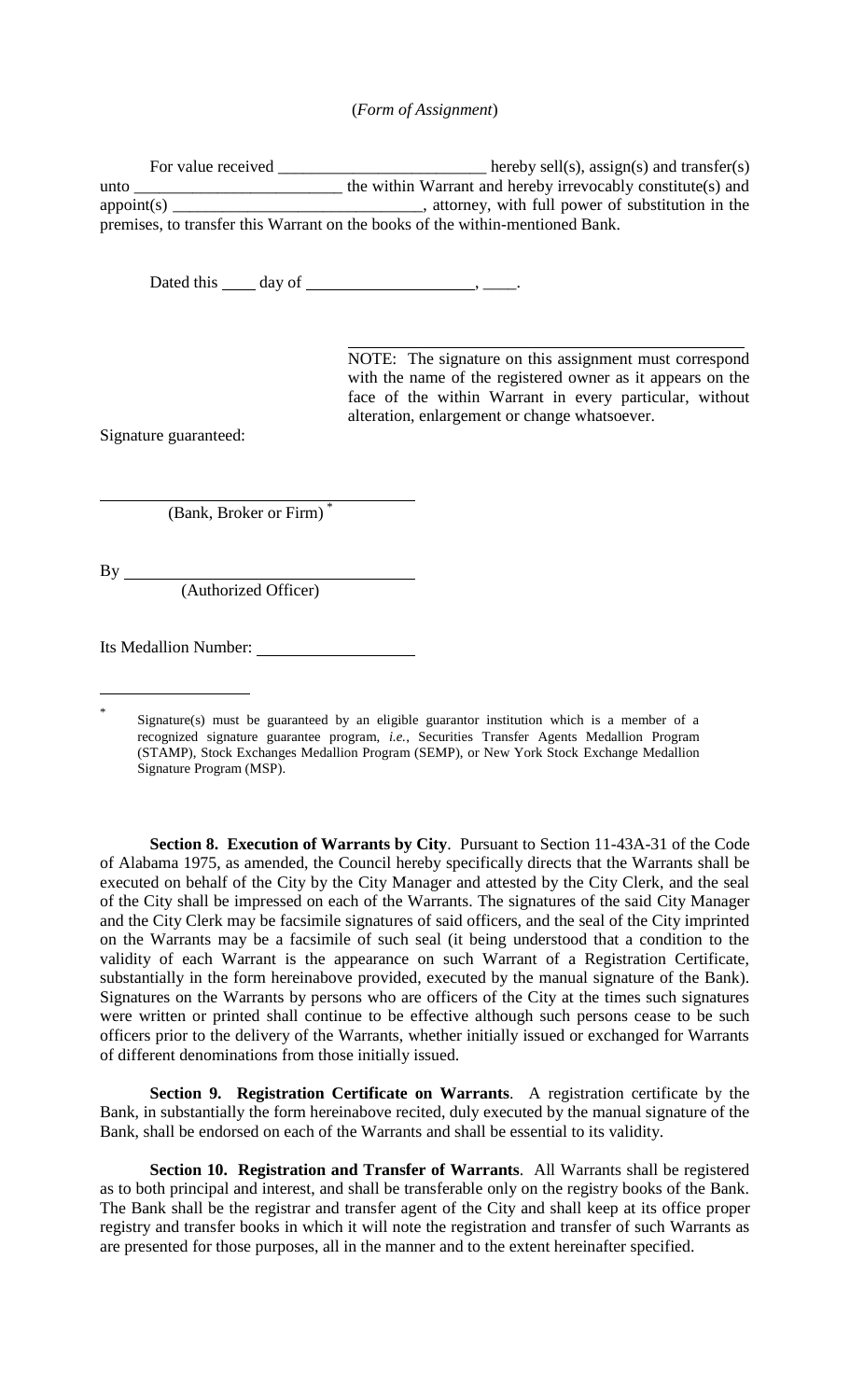No transfer of a Warrant shall be valid hereunder except upon presentation and surrender of such Warrant at the office of the Bank with written power to transfer signed by the registered owner thereof in person or by duly authorized attorney, properly stamped if required, in form and with guaranty of signature satisfactory to the Bank, whereupon the City shall execute, and the Bank shall register and deliver to the transferee, a new Warrant, registered in the name of such transferee and of like tenor as that presented for transfer. The person in whose name a Warrant is registered on the books of the Bank shall be the sole person to whom or on whose order payments on account of the principal thereof and of the interest (and premium, if any) thereon may be made. Each Holder of any of the Warrants, by receiving or accepting such Warrant, shall consent and agree and shall be estopped to deny that, insofar as the City and the Bank are concerned, the Warrants may be transferred only in accordance with the provisions of this Ordinance.

The Bank shall not be required to register or transfer any Warrant during the period beginning on the fifteenth day of the month next preceding any Interest Payment Date with respect thereto; and if any Warrant is called for redemption (in whole or in part), the Bank shall not be required to register or transfer such Warrant during the period of forty-five (45) days next preceding the Redemption Date.

**Section 11. Exchange of Warrants**. Upon the request of the Holder of one or more Warrants, the City shall execute, and the Bank shall register and deliver, upon surrender to the Bank of such Warrant or Warrants in exchange thereof, a Warrant or Warrants in different Authorized Denominations of the same maturity and interest rate and together aggregating the same principal amount as the then unpaid principal of the Warrant or Warrants so surrendered, all as may be requested by the person surrendering such Warrant or Warrants.

The registration, transfer and exchange of Warrants (other than pursuant to Section 15 hereof) shall be without expense to the Holder or transferee. In every case involving any transfer, registration or exchange, such Holder shall pay all taxes and other governmental charges, if any, required to be paid in connection with such transfer, registration or exchange.

**Section 12. Accrual of Interest on Warrants**. All Warrants issued prior to August 1, 2015, in exchange for Warrants initially delivered, shall bear interest from April 8, 2015, and all Warrants issued on or after August 1, 2015, shall bear interest from the February 1 or August 1, as the case may be, next preceding the date of its issuance and delivery unless (a) such date of delivery is a February 1 or August 1, in which event such Warrant shall bear interest from the date of its issuance and delivery, or (b) at the time of such delivery the City is in default in the payment of interest on the Warrant in lieu of which such new Warrant is issued, in which event such new Warrant shall bear interest from the last Interest Payment Date to which interest has previously been paid or made available for payment on the Warrant in lieu of which such new Warrant is issued. The preceding provision shall be construed to the end that the issuance of a Warrant shall not affect any gain or loss in interest to the Holder thereof.

**Section 13. Persons to Whom Payment of Interest on Warrants is to Be Made**. Interest on the Warrants shall, except as provided in the next succeeding paragraph of this Section, be payable in lawful money of the United States of America by check or draft mailed by the Bank to the lawful Holders of the Warrants at the address shown on the registry books of the Bank pertaining to the Warrants on the Record Date next preceding each Interest Payment Date.

Any provision hereof to the contrary notwithstanding, Overdue Interest shall not be payable to the Holder of the Warrants solely by reason of such Holder having been the Holder on the Record Date next preceding the Interest Payment Date on which such interest became due and payable, but shall be payable by the Bank as follows:

(a) Not less than ten (10) days following receipt by the Bank of immediately available funds in an amount sufficient to enable the Bank to pay all Overdue Interest, the Bank shall fix an Overdue Interest Payment Date for payment of such Overdue Interest.

(b) Such Overdue Interest Payment Date fixed by the Bank shall be a date not more than twenty (20) days following the expiration of the period described in the foregoing subparagraph (a).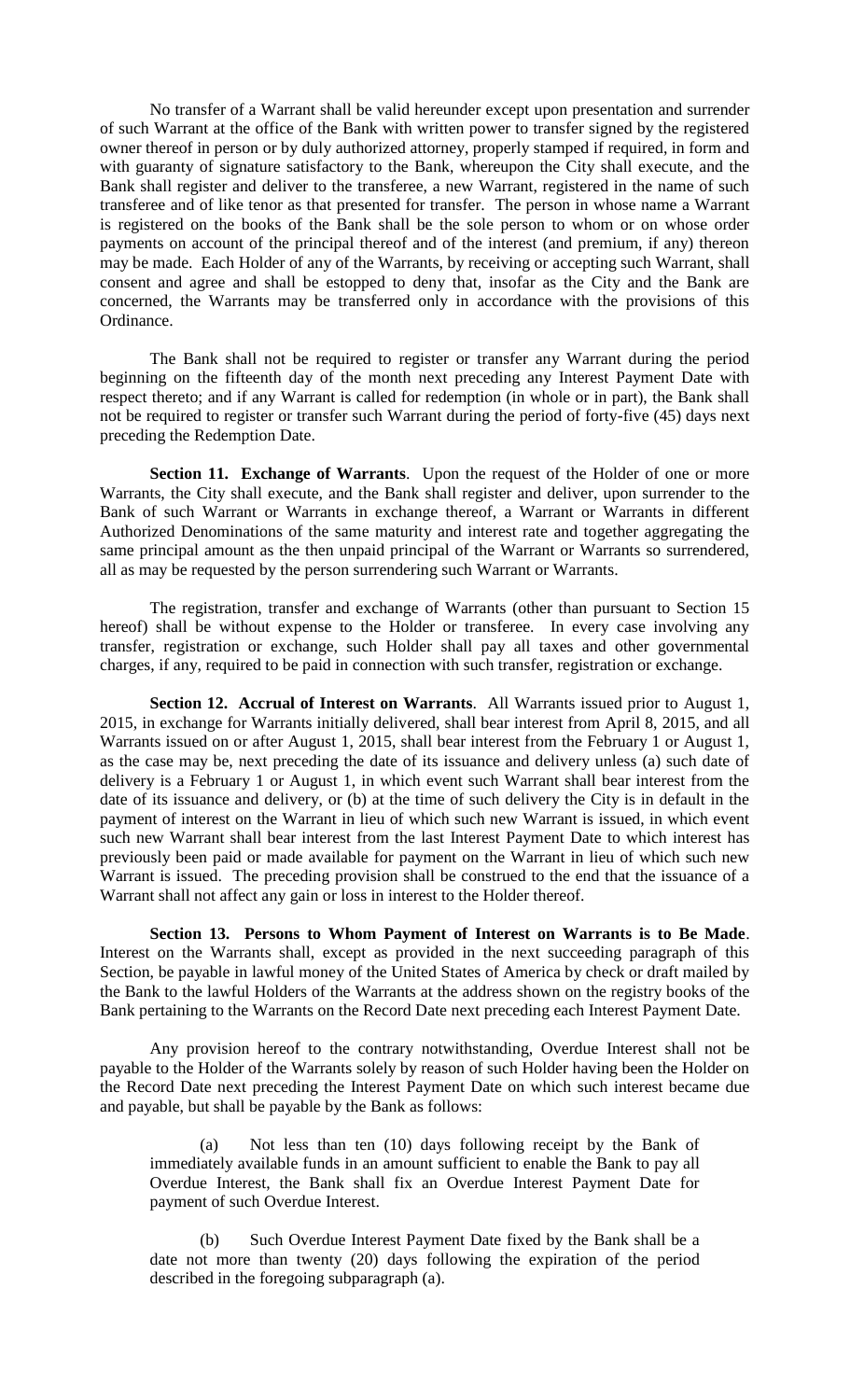(c) Overdue Interest shall be paid by check or draft mailed by the Bank to the persons in whose names the Warrants were registered on the Overdue Interest Payment Date.

Payment of Overdue Interest in the manner prescribed in this paragraph to the persons in whose names the Warrants were registered on the Overdue Interest Payment Date shall fully discharge and satisfy all liability for the same.

**Section 14. Persons Deemed Owners of Warrants**. The City and the Bank may deem and treat the person in whose name a Warrant is registered as the absolute owner thereof for all purposes; they shall not be affected by notice to the contrary; and all payments by any of them to the person in whose name a Warrant is registered shall, to the extent thereof, fully discharge and satisfy all liability for the same.

**Section 15. Replacement of Mutilated, Lost, Stolen or Destroyed Warrants**. In the event any Warrant is mutilated, lost, stolen or destroyed, the City may execute and deliver a new Warrant of like tenor as that mutilated, lost, stolen or destroyed; provided that (a) in the case of any such mutilated Warrant, such Warrant is first surrendered to the City and the Bank, and (b) in the case of any such lost, stolen or destroyed Warrant, there is first furnished to the City and the Bank evidence of such loss, theft or destruction satisfactory to each of them, together with indemnity satisfactory to each of them. The City may charge the Holder with the expense of issuing any such new Warrant.

**Section 16. Sale of Warrants**. The Warrants are hereby sold to the Underwriter at and for a purchase price equal to \$2,892,510.55, which price reflects an underwriting discount of \$27,600 and original issue premium of \$160,110.55. The City Manager and the City Clerk are hereby authorized and directed to deliver the Warrants to the said purchasers upon payment to the City of the purchase price of the Warrants. The action of the City Manager in executing, on behalf of the City, a purchase contract respecting the Warrants, is hereby ratified and confirmed in all respects.

**Section 17. Use of Proceeds from Sale of Warrants**. The proceeds from the sale of the Warrants (less the Underwriter's discount, which shall be retained by the Underwriter) shall be applied as follows:

(a) the sum of \$2,846,677.49 shall be paid to Regions Bank, Birmingham, Alabama, in its capacity as escrow trustee under the Escrow Trust Agreement, and shall be applied as specified therein;

(b) the balance of the said proceeds held in a special clearing account of the City held by the Bank and shall be disbursed by the Bank and used to pay the costs of issuing the Warrants, as set forth in a closing statement signed by the City Manager and delivered to the Bank upon issuance of the Warrants.

**Section 18. Provisions Respecting Registration of Warrants to Comply with Provisions of the Code.** The City and the Bank recognize that the provisions of the Code, as amended, require that the Warrants be in "registered form," and that, in general, each Warrant must be registered as to both principal and interest and any transfer of any Warrant must be effected only by the surrender of the old Warrant and either by the reissuance of the old Warrant to a new Holder or the issuance of a new Warrant to a new Holder. The Bank may rely upon an opinion of nationally recognized bond counsel with respect to any question which may arise pertaining to the transfer, exchange or reissuance of Warrants. The provisions of this Ordinance pertaining to transfer, exchange or reissuance of Warrants need not or shall not be followed if the Bank receives an opinion of nationally recognized bond counsel that compliance with requirements in addition to or in lieu of the requirements of this Ordinance pertaining to such transfer, exchange or reissuance is required or permitted under the provisions of the Code or under other applicable laws and regulations.

**Section 19. Approval of Preliminary Official Statement and Authorization of Official Statement**. The Council hereby approves and adopts the Preliminary Official Statement dated March 13, 2015, respecting the Warrants, a copy of which, marked *Exhibit A*, is attached to the minutes of the meeting of the Council at which this Ordinance is adopted. The said *Exhibit A*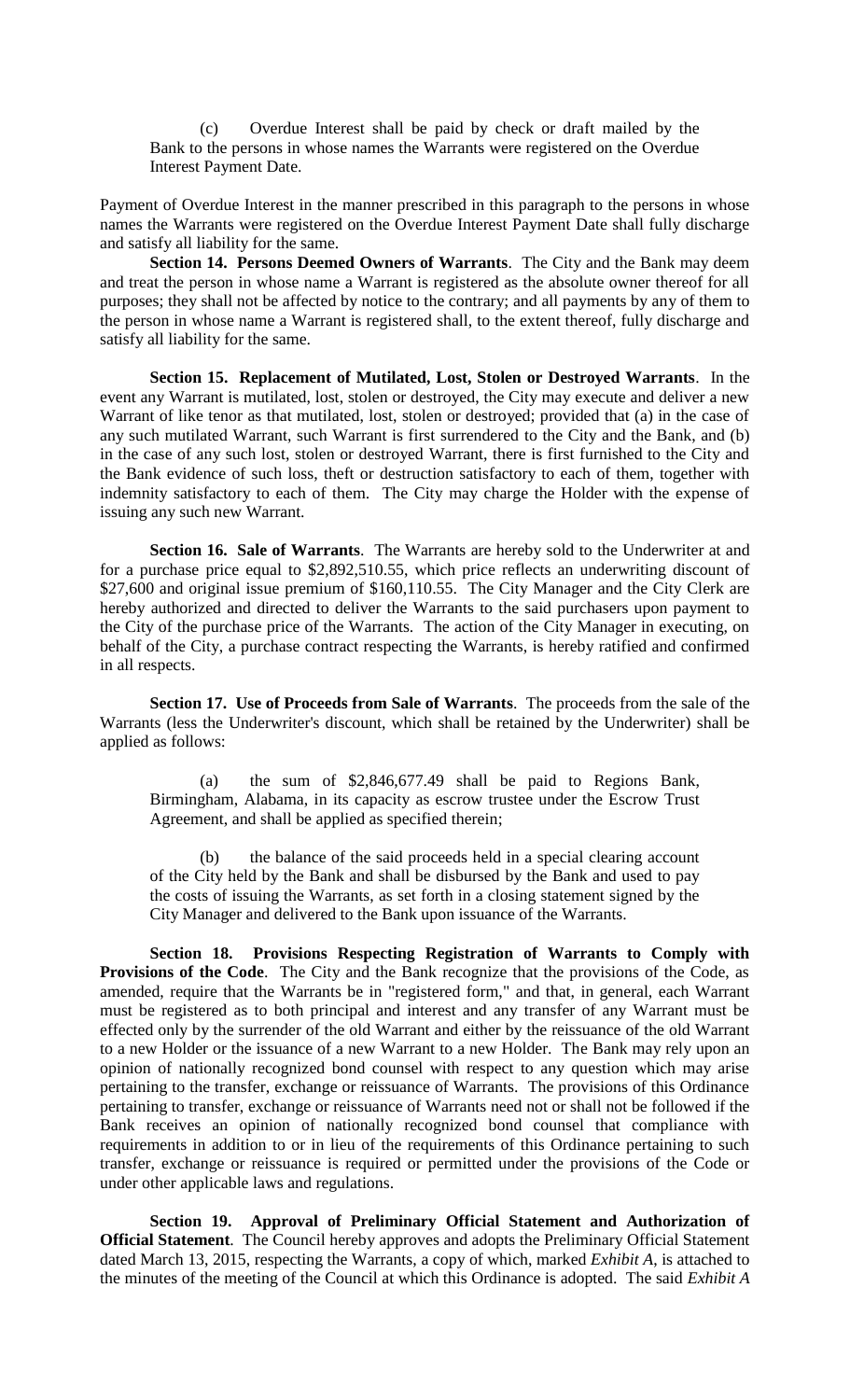is made a part of this Ordinance in all respects as if set forth in full herein. The Council hereby ratifies the actions of the City Manager in causing the said Preliminary Official Statement to have been "deemed final" as of its dated date within the meaning of SEC Rule 15c2-12(b)(1) for the purposes of such rules. The City Manager is hereby authorized and directed to execute a final Official Statement of the City with respect to the Warrants in substantially the form of the Preliminary Official Statement (said form to be that attached, marked *Exhibit B*, to the minutes of the meeting of the Council at which this Ordinance is adopted), with such changes therein and additions thereto as shall be necessary to conform to the provisions of this Ordinance and such other changes and additions as the City Manager shall deem necessary and appropriate. The City Manager is hereby authorized and directed to cause the said final Official Statement to be delivered to the purchasers of the Warrants.

**Section 20. Authorization of Related Documents and Actions**. The City Manager and all other officers of the City are hereby authorized and directed to execute, seal, attest and deliver such other documents and certificates and to take such other actions on behalf of the City as may be necessary to consummate the sale and issuance of the Warrants and to carry out fully the transactions contemplated by this Ordinance.

**Section 21. Call for Redemption of the Called 2008 Warrants; Refunding**. (a) Acting pursuant to the provisions of Section 4 of Ordinance No. 1651 of the City (the "2008 Warrants Ordinance"), pursuant to which the City issued the 2008 Warrants, the City does hereby elect to redeem and pay, and does hereby call for redemption and payment, on August 1, 2018, the Called 2008 Warrants, said redemption to be effected at and for a redemption price equal to the outstanding principal amount of the Called 2008 Warrants to be redeemed. Regions Bank, in its capacity as paying agent for the 2008 Warrants, is hereby authorized and directed to give notice of the redemption of the Called 2008 Warrants as aforesaid in accordance with the provisions of the 2008 Warrants Ordinance and to take all such actions as are necessary or desirable in connection therewith.

(b) In order to provide for the refunding of the Called 2008 Warrants and in order that the Called 2008 Warrants be deemed paid under the 2008 Warrants Ordinance, the City Manager is authorized and directed, pursuant to Chapter 43A of Title 11 of the Code of Alabama 1975, as amended, to execute and deliver an Escrow Trust Agreement dated as of April 8, 2015 (the "Escrow Trust Agreement"), in substantially the form attached to the minutes of the meeting at which this ordinance is adopted as *Exhibit C* (which form is hereby made a part of this ordinance to the same extent as if set out in full herein) and the City Clerk is hereby authorized and directed to affix to the said agreement the seal of the City and attest the same.

(c) The City Manager and the City Clerk are each hereby authorized and directed to take or cause to be taken, in the name and on behalf of the City, all actions required by the provisions of the 2008 Warrants Ordinance to be taken in order to effect the redemption of the Called 2008 Warrants.

**Section 22. Escrow for Warrants**. In addition to all other circumstances under which the Warrants are to be deemed paid, any of the Warrants shall be considered as fully paid if there shall be filed with the City Clerk and the Bank each of the following:

(a) a trust agreement between the City and a banking corporation or national banking association making provision for the retirement of such Warrants by creating for that purpose an irrevocable trust fund sufficient to provide for payment and retirement of such Warrants (including payment of the interest that will mature thereon until and on the dates they are retired, as such interest becomes due and payable), either by redemption prior to their respective maturities, by payment at their respective maturities or by payment of part thereof at their respective maturities and redemption of the remainder prior to their respective maturities, which said trust fund shall consist of (i) United States Securities which are not subject to redemption prior to their respective maturities at the option of the issuer and which, if the principal thereof and the interest thereon are paid at their respective maturities, will produce funds sufficient so to provide for payment and retirement of all such Warrants, or (ii) both cash and such United States Securities which together will produce funds sufficient for such purpose, or (iii) cash sufficient for such purpose;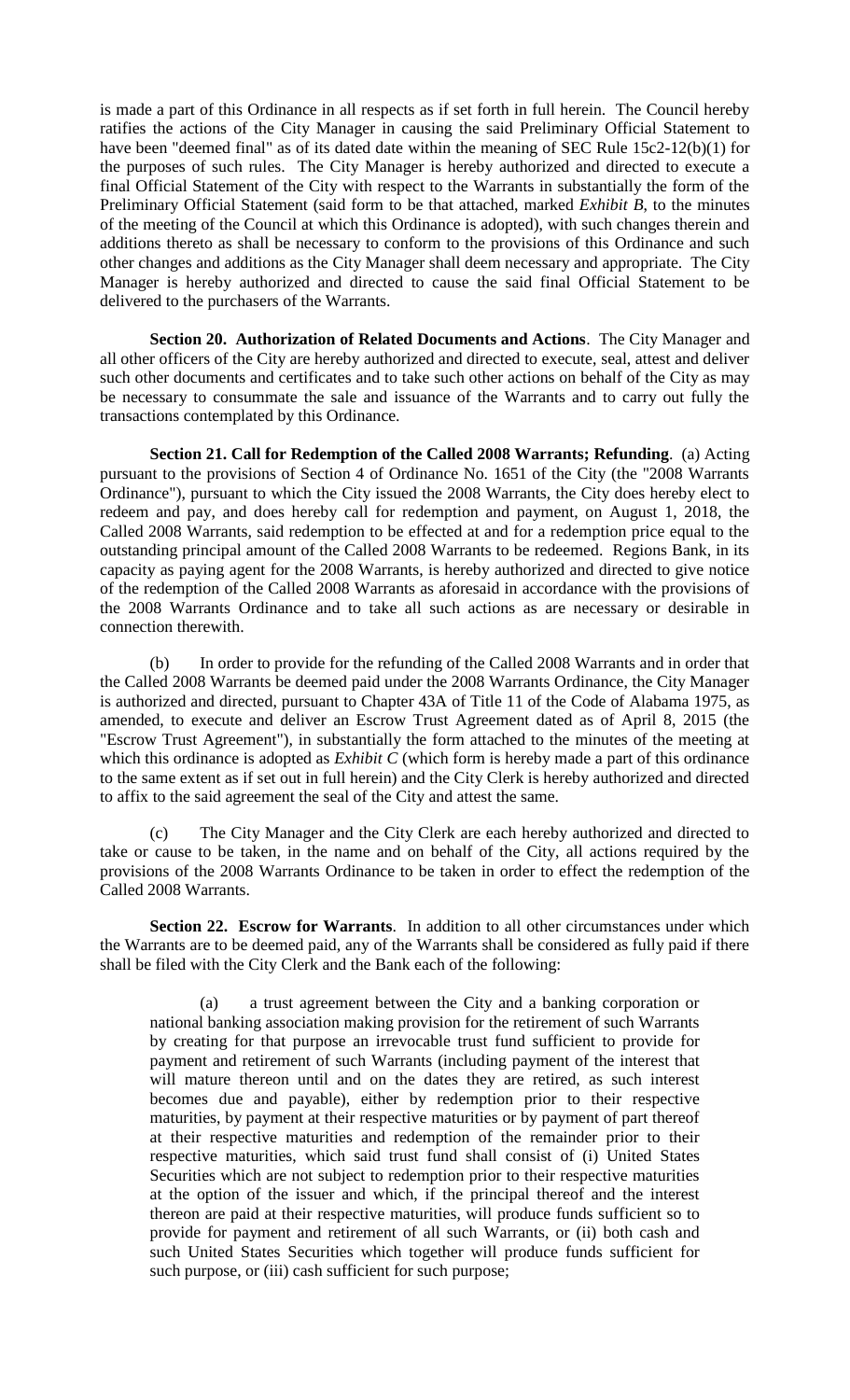(b) a certified copy of either an Ordinance or a Resolution calling for redemption those of such Warrants that, according to said trust agreement, are to be redeemed prior to their respective maturities; and

an opinion of Bond Counsel to the effect that the execution and effectuation of the trust agreement referred to in the preceding clause (a) will not result in subjecting the interest income on such Warrants to federal income taxation.

**Section 23. Denominations of Warrants as Initially Issued**. The Warrants of each maturity shall be initially issued in Authorized Denominations as requested by the said purchaser and registered in the names of the persons specified by the said purchaser. If, for any reason, the City is unable to prepare or cause to be prepared Warrants in the Authorized Denominations requested by the said purchaser and registered in the names of the persons specified by the said purchaser, the City may deliver one Warrant for each maturity in the principal amount of such maturity, each registered in the name of the said purchaser of the Warrants from the City.

**Section 24. Provisions for Payment at Par**. Each bank at which the Warrants shall at any time be payable, by acceptance of its duties as paying agent therefor, shall be construed to have agreed thereby with the Holders of the Warrants that it will make, out of the funds supplied to it for that purpose, all remittances of principal and interest on the Warrants in bankable funds at par without any deduction for exchange or other costs, fees or expenses. The City agrees with the Holders of the Warrants that it will pay all charges for fees and expenses which may be made by such bank in the making of remittances in bankable funds of the principal of and interest on any of the Warrants.

**Section 25. Authorization of Continuing Disclosure Agreement**. Pursuant to Chapter 43A of Title 11 of the Code of Alabama 1975, as amended, the City Manager is hereby authorized and directed to execute and deliver, on behalf of the City, a Continuing Disclosure Agreement for the benefit of the beneficial owners of the Warrants, in substantially the form presented to the meeting at which this Ordinance is adopted (which form shall be attached as *Exhibit D* to the minutes of the meeting at which this Ordinance is adopted and which is hereby adopted in all respects as if set out in full in this Ordinance) and the City Clerk is hereby authorized and directed to affix to the said Continuing Disclosure Agreement the seal of the City and to attest the same. The said Continuing Disclosure Agreement is to be entered into contemporaneously with the issuance of the Warrants in order to assist the Underwriters of the Warrants in complying with Rule 15c2-12 of the Securities and Exchange Commission. The rights of enforcement under the said Continuing Disclosure Agreement shall be as provided therein, and in no event shall a default by the City thereunder constitute a default hereunder.

**Section 26. Compliance with Certain Requirements of the Code**. The City will comply with all conditions to and requirements for the exemption from gross income for federal income taxation of the interest income on the Warrants imposed by Section 103 of the Code. Without limiting the generality of the foregoing,

(a) the City will not apply the proceeds from the Warrants in a manner that would cause any of the Warrants to be a "private activity bond" within the meaning of Section 141(a) of the Code, and

(b) the City will comply with the requirements of Section 148 of the Code in order that the Warrants will not be "arbitrage bonds" within the meaning of said Section 148.

Further, the City designates the Warrants as "qualified tax-exempt obligations" for purposes of paragraph (b)(3)(B) of Section 265 of the Code and, in connection therewith and after due investigation and consideration, finds, determines and declares that the amount of tax-exempt obligations (other than private activity bonds) that have heretofore during the current calendar year been issued by the City and by its subordinate entities and the reasonably anticipated amount of tax-exempt obligations (other than private activity bonds) that will be issued by the City and by its subordinate entities during the current calendar year will not exceed \$10,000,000.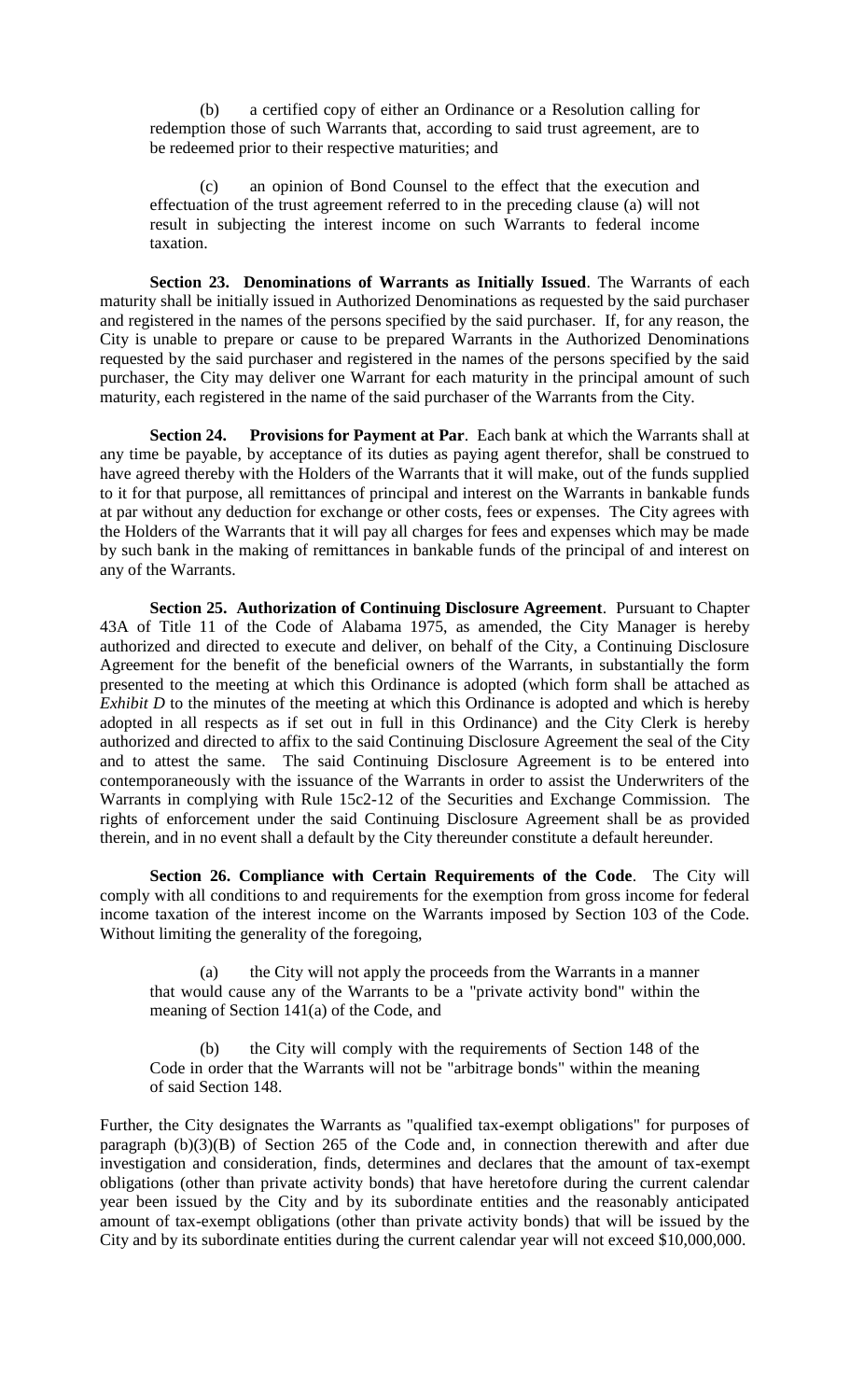**Section 27. Registration of Warrants in the Book-Entry Only System**. The provisions of this Section 27 shall apply with respect to any Warrant registered to CEDE & CO. or any other nominee of The Depository Trust Company ("DTC") while the Book-Entry Only System is in effect and shall, during the period of their application, supersede any contrary provisions of this Ordinance.

The Warrants of each series shall be issued as one fully registered warrant for each maturity in the total principal amount of such maturity. On the date of the initial authentication and delivery of the Warrants, the Warrants shall be registered in the name of CEDE  $&$  CO., as nominee of DTC as the Owner of all the Warrants. With respect to Warrants registered in the name of CEDE & CO., as nominee of DTC, the City and the Bank shall have no responsibility or obligation to any Participant (which means securities brokers and dealers, banks, trust companies, clearing corporations and various other entities, some of whom, or their representatives, own DTC) or to any Beneficial Owner (which means, when used with reference to the Book-Entry Only System, the person who is considered the beneficial owner thereof pursuant to the arrangements for book entry determination of ownership applicable to DTC) with respect to the following: (i) the accuracy of the records of DTC, CEDE  $&$  CO. or any participant with respect to any ownership interest in the Warrants, (ii) the delivery to any Participant, any Beneficial Owner or any other person, other than DTC, of any notice with respect to the Warrants, including any notice of redemption, or (iii) the payment to any Participant, or any Beneficial Owner or any other person, other than DTC, of any amount with respect to the principal or purchase price of or premium, if any, or interest on the Warrants. The Bank shall pay all principal of and premium, if any, or interest on the Warrants only to or upon the order of DTC, and all such payments shall be valid and effective fully to satisfy and discharge the City's obligations with respect to the principal of and premium, if any, and interest on such Warrants to the extent of the sum so paid. No person other than DTC shall receive a Warrant. Upon delivery by DTC to the Bank of written notice to the effect that DTC has determined to substitute a new nominee in place of CEDE & CO., the words "CEDE & CO." in this Section 27 shall refer to such new nominee of DTC.

Upon receipt by the Bank of written notice from DTC to the effect that DTC is unable or unwilling to discharge its responsibilities hereunder, the Bank shall issue, transfer and exchange Warrants as requested by DTC in Authorized Denominations, and whenever DTC requests the Bank to do so, the Bank will cooperate with DTC in taking appropriate action after reasonable notice to arrange for a substitute bond depository willing and able upon reasonable and customary terms to maintain custody of the Warrants registered in whatever name or names the Owners transferring or exchanging such Warrants shall designate, in accordance with this Section 27.

In the event the City determines that it is in the best interests of the Beneficial Owners that they be able to obtain Warrants registered in the name of an Owner other than DTC, the City may so notify DTC and the Bank, whereupon DTC will notify the Participants, of the availability through DTC of such Warrants. In such event, upon the return by DTC of all Warrants held by DTC in the name of Cede & Co., the Bank shall issue, transfer and exchange Warrants in Authorized Denominations as requested by DTC, and whenever DTC requests the City and the Bank to do so, the Bank and the City will cooperate with DTC in taking appropriate action after reasonable notice to make available Warrants registered in whatever name or names the Beneficial Owners transferring or exchanging Warrants shall designate, in accordance with this Section 27.

Notwithstanding any other provision of this Ordinance to the contrary, so long as any Warrant is registered in the name of CEDE & CO., as nominee of DTC, all payments with respect to the principal of and premium, if any, and interest on such Warrant and all notices with respect to such Warrant shall be made and given, respectively, to DTC as provided in their Letter of Representations.

In the event that the Book-Entry Only System pursuant to this Section 27 is discontinued, the Beneficial Owners shall be registered on the Registry Books as the Owners of the Warrants. Subsequent to the discontinuation of the Book-Entry Only System, Warrants may be registered, transferred and exchanged in accordance with the provisions of this Ordinance (other than this Section 27).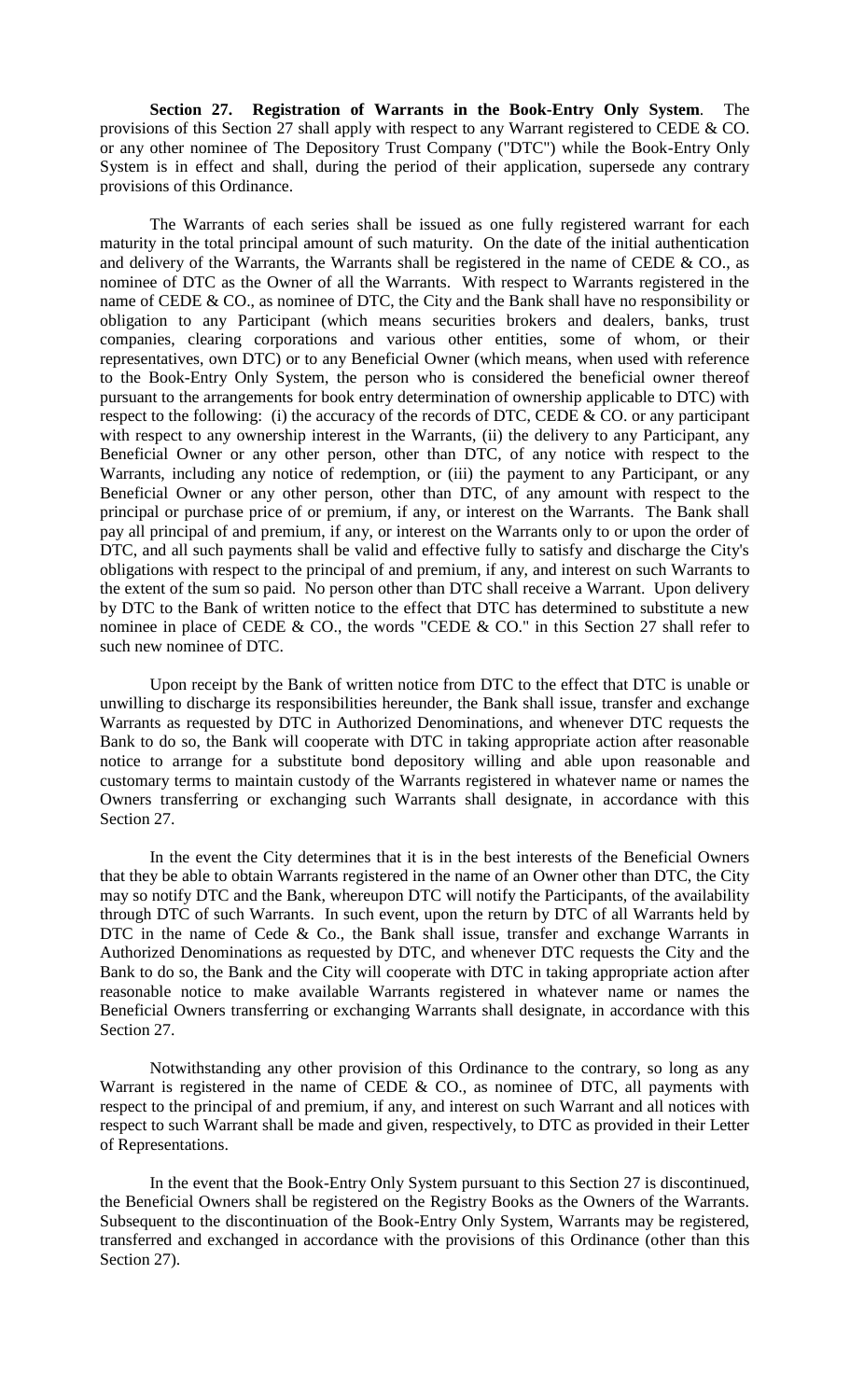**Section 28. (a) Appointment of Bank and Acceptance of Duties**. The Bank is hereby designated and appointed and shall act as registrar, transfer agent and paying agent with respect to the Warrants. The Bank shall signify its acceptance of the duties of the Bank under this Ordinance by filing with the City a written acceptance thereof not later than the date of the issuance of the Warrants. In such acceptance the Bank shall accept and agree to perform the duties required by this Ordinance, either expressly or by reasonable implication, subject, however, to the following conditions:

(i) The Bank shall undertake to perform such duties and only such duties as are specifically set forth in this Ordinance, and no implied covenants or obligations shall be read into this Ordinance against the Bank.

(ii) In the absence of bad faith or negligence on its part, the Bank may conclusively rely, as to the truth of the statements and the correctness of the opinions expressed therein, upon certificates or opinions furnished to the Bank and conforming to the requirements of this Ordinance; provided, however, that in the case of any such certificates or opinions which by any provision hereof are specifically required to be furnished to the Bank, the Bank shall be under a duty to examine the same to determine whether or not they conform to the requirements of this Ordinance.

(iii) The Bank shall perform the duties imposed by this Ordinance and exercise the rights and powers vested in it by this Ordinance in accordance with its customary practice.

(iv) No provision of this Ordinance shall be construed to relieve the Bank from liability for its own gross negligence or willful misconduct, except that no provision of this Ordinance shall require the Bank to expend or risk its own funds or otherwise incur any financial liability in the performance of any of its duties hereunder, or in the exercise of any of its rights or powers, if it shall have reasonable grounds for believing that repayment of such funds or adequate indemnity against such risk or liability is not reasonably assured to it.

(v) The Bank may consult counsel on any matters connected herewith and shall not be answerable for any action taken or failure to take any action in good faith on the advice of counsel, provided that its action or inaction is not contrary to any express provision hereof.

(vi) The Bank need not recognize a Holder of a Warrant as such without the satisfactory establishment of his title to such Warrant.

(vii) Any action taken by the Bank at the request of and with the consent of the Holder of a Warrant will bind all subsequent Holders of the same Warrant and any Warrant issued hereunder in lieu thereof.

(viii) The Bank may be a Holder or a pledgee of any of the Warrants as if not Bank hereunder.

(ix) The Bank shall not be liable for the proper application of any moneys other than those that may be paid to or deposited with it.

(x) The Bank shall not be liable to pay or allow interest on any moneys to be held by it under this Ordinance or otherwise to invest any such moneys, except as specifically required by this Ordinance or as may be required by law or other written agreement between the City and the Bank.

(xi) The Bank may make any investments permitted or required hereby through its own investment department, and any Eligible Investments issued or held by it hereunder shall be deemed investments and not deposits.

(xii) The Bank shall, upon reasonable request, inform the City of the amount at the time on deposit in any of the special funds or accounts created hereunder.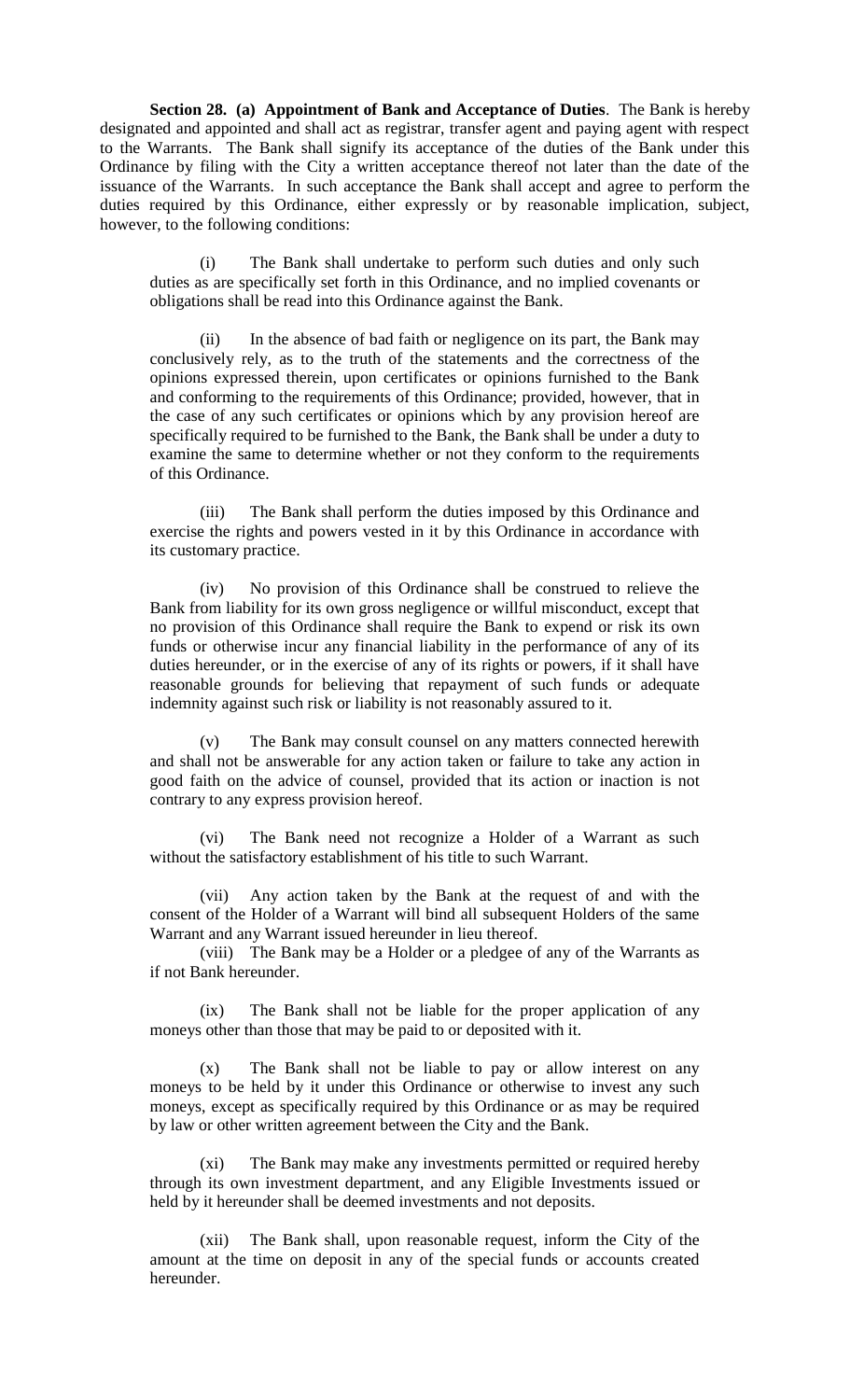(xiii) The recitals of fact herein and in the Warrants are statements by the City and not by the Bank, and the Bank is in no way responsible for the validity or security of the Warrants or the validity of the security afforded hereby.

(b) **Bank to Maintain Registration Books**. The Bank will keep on file at its principal corporate trust office registration books listing the names and addresses of the holders of the Warrants and proper records of account relating to the receipt, disbursement, investment, allocation and application of moneys under this Ordinance.

(c) **Resignation by Bank**. The Bank and any successor Bank may resign and be discharged from the duties under this Ordinance by causing written notice specifying the effective date, postage prepaid, to the City and to every Holder of a Warrant. Unless the effective date of the Bank's resignation shall coincide with the appointment of a successor Bank by the Holders of the Warrants as herein provided, such date shall be at least thirty (30) days after the date on which notice to the City and the Holders of the Warrants shall have been mailed.

(d) **Removal of Bank**. The Bank may be removed at any time by an instrument or concurrent instruments in writing delivered to the Bank and to the City and signed by the Holders of a majority in aggregate principal amount of the Warrants then outstanding.

(e) **Appointment of Successor Bank; Interim Bank**. In case the Bank shall resign, be removed, be dissolved, be in course of dissolution or liquidation, or otherwise become incapable of acting hereunder, or in case it shall be taken under the control of any public officer or officers or of a receiver appointed by a court, a successor may be appointed by the Holders of a majority in aggregate principal amount of Warrants then outstanding through an instrument or concurrent instruments in writing signed by such Holders. In case of any such resignation or event which causes the Bank to be incapable of acting, the City, by an instrument signed by the City Manager, shall appoint an interim Bank to serve until a successor Bank shall be appointed by the Holders of a majority in aggregate principal amount of the Warrants, as provided above. Whenever necessary to avoid or fill a vacancy in the office of Bank, the City will appoint an interim Bank in order that there shall at all times be a Bank hereunder. Any interim Bank so appointed by the City shall immediately and without further act be superseded by the Bank appointed by the holders of the Warrants.

The City shall cause notice of the appointment of an interim Bank, in the event that such an appointment is made, to be forwarded by United States registered or certified mail, postage prepaid, to every Holder of a Warrant. When the appointment of a successor Bank, as selected by the Holders of a majority in principal amount of the Warrants then outstanding, becomes effective, the City shall also cause notice of that fact to be given in the manner provided above for the notice required to be given upon the appointment of an interim Bank. Every interim or successor Bank appointed pursuant to this Section shall be a trust company or bank which is qualified to perform all duties of the Bank under this Ordinance and which has, at the time of its acceptance of such appointment, capital, surplus and undivided profits of not less than \$25,000,000, if there be such an institution willing, qualified and able to accept appointment as Bank upon reasonable or customary terms.

(f) **Concerning any Successor Bank**. Every successor Bank shall execute, acknowledge and deliver to its predecessor and also to the City an instrument in writing accepting its appointment as Bank hereunder, and thereupon such successor Bank, without any further act, deed or conveyance, shall become fully vested with all the rights, powers and duties of its predecessor. Such predecessor shall, nevertheless, on the written request of the City or such successor Bank, execute and deliver an instrument transferring to such successor Bank all rights, powers and interests of such predecessor hereunder; and every predecessor Bank shall deliver all securities and moneys held by it as Bank hereunder to its successor.

(g) **Merger or Consolidation of Bank**. Any corporation into which the Bank may be merged or with which it may be consolidated, or any corporation resulting from any merger or consolidation to which the Bank shall be a party, or any corporation succeeding to all or substantially all of the corporate trust business of the Bank, shall be the successor of the Bank hereunder, without the execution or filing of any paper or any further act on the part of any of the